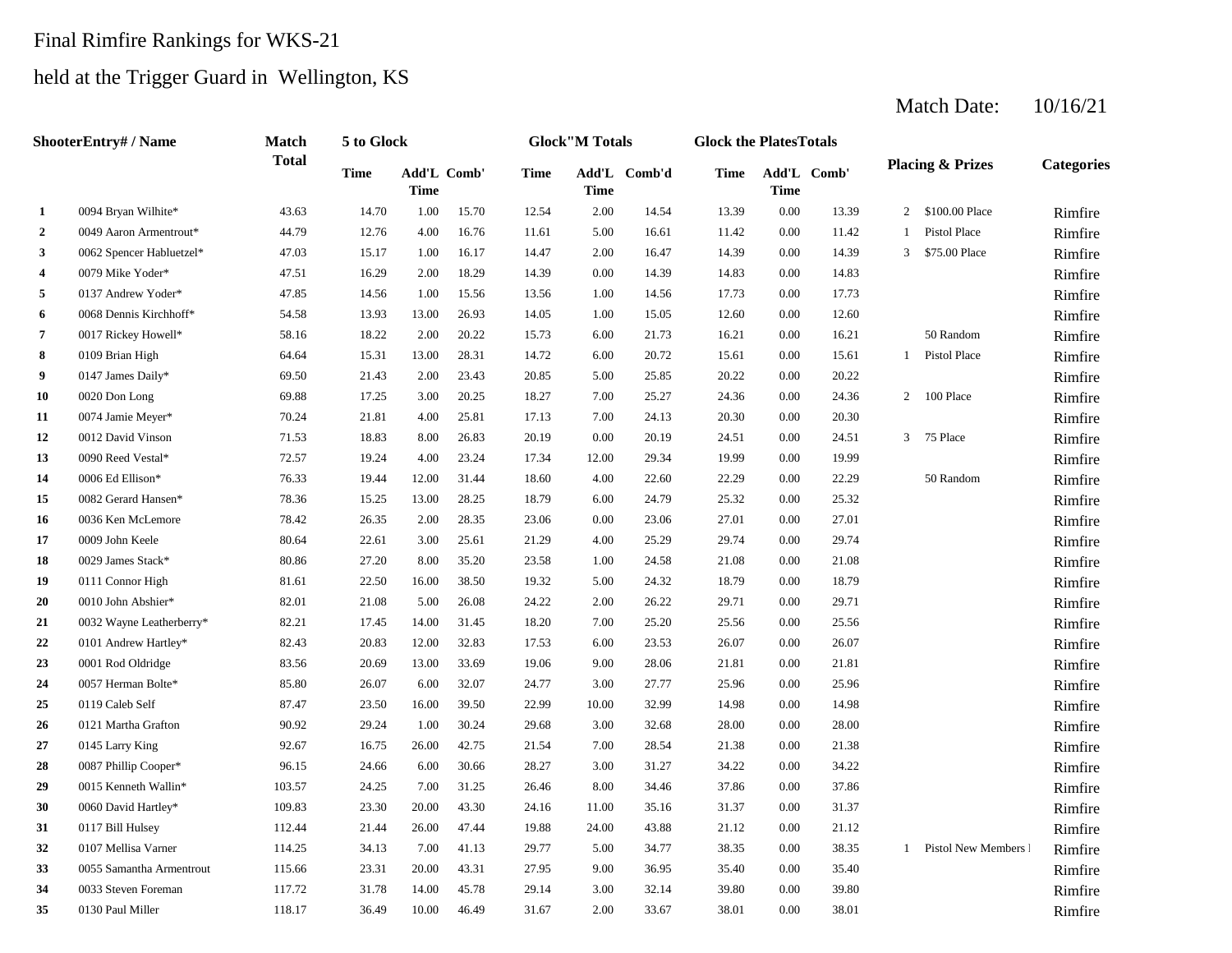|    | <b>ShooterEntry#/Name</b> | <b>Match</b> | 5 to Glock  |                            |        |             | <b>Glock</b> "M Totals |              | <b>Glock the Plates Totals</b> |             |             |                             |                   |
|----|---------------------------|--------------|-------------|----------------------------|--------|-------------|------------------------|--------------|--------------------------------|-------------|-------------|-----------------------------|-------------------|
|    |                           | <b>Total</b> | <b>Time</b> | Add'L Comb'<br><b>Time</b> |        | <b>Time</b> | <b>Time</b>            | Add'L Comb'd | <b>Time</b>                    | <b>Time</b> | Add'L Comb' | <b>Placing &amp; Prizes</b> | <b>Categories</b> |
| 36 | 0129 Alice Shaffer        | 118.74       | 33.85       | 9.00                       | 42.85  | 31.35       | 9.00                   | 40.35        | 35.54                          | 0.00        | 35.54       |                             | Rimfire           |
| 37 | 0045 Jeffrey Bunch*       | 118.84       | 20.27       | 24.00                      | 44.27  | 18.05       | 9.00                   | 27.05        | 37.52                          | 10.00       | 47.52       |                             | Rimfire           |
| 38 | 0122 Kevin Dodds          | 121.43       | 40.35       | 8.00                       | 48.35  | 28.34       | 9.00                   | 37.34        | 35.74                          | 0.00        | 35.74       |                             | Rimfire           |
| 39 | 0059 Michael Olyphant     | 122.14       | 22.23       | 18.00                      | 40.23  | 21.60       | 12.00                  | 33.60        | 48.31                          | 0.00        | 48.31       |                             | Rimfire           |
| 40 | 0064 Aydin Armentrout     | 122.36       | 25.19       | 16.00                      | 41.19  | 26.98       | 16.00                  | 42.98        | 38.19                          | 0.00        | 38.19       |                             | Rimfire           |
| 41 | 0023 Kemit Grafton*       | 122.69       | 19.90       | 33.00                      | 52.90  | 20.55       | 5.00                   | 25.55        | 24.24                          | 20.00       | 44.24       |                             | Rimfire           |
| 42 | 0116 Bill Campbell        | 126.77       | 17.04       | 26.00                      | 43.04  | 18.05       | 29.00                  | 47.05        | 36.68                          | 0.00        | 36.68       | Pistol Random               | Rimfire           |
| 43 | 0143 Justin Smith         | 127.02       | 22.64       | 28.00                      | 50.64  | 22.75       | 11.00                  | 33.75        | 42.63                          | 0.00        | 42.63       |                             | Rimfire           |
| 44 | 0146 Cooper Templeton     | 129.19       | 19.34       | 59.00                      | 78.34  | 22.05       | 4.00                   | 26.05        | 24.80                          | 0.00        | 24.80       |                             | Rimfire           |
| 45 | 0133 Richard Uht          | 131.00       | 17.02       | 35.00                      | 52.02  | 15.72       | 31.00                  | 46.72        | 32.26                          | 0.00        | 32.26       |                             | Rimfire           |
| 46 | 0028 Jerry Moyer Jr       | 153.84       | 28.26       | 5.00                       | 33.26  | 29.35       | 18.00                  | 47.35        | 53.23                          | 20.00       | 73.23       |                             | Rimfire           |
| 47 | 0072 Jacob Brown          | 158.86       | 26.95       | 44.00                      | 70.95  | 29.83       | 16.00                  | 45.83        | 42.08                          | 0.00        | 42.08       |                             | Rimfire           |
| 48 | 0053 William Fritz        | 166.57       | 24.14       | 19.00                      | 43.14  | 27.23       | 9.00                   | 36.23        | 57.20                          | 30.00       | 87.20       |                             | Rimfire           |
| 49 | 0098 David Hyle           | 168.04       | 34.62       | 13.00                      | 47.62  | 29.34       | 18.00                  | 47.34        | 53.08                          | 20.00       | 73.08       |                             | Rimfire           |
| 50 | 0131 Mike Garza           | 170.39       | 36.85       | 41.00                      | 77.85  | 36.02       | 19.00                  | 55.02        | 37.52                          | 0.00        | 37.52       |                             | Rimfire           |
| 51 | 0141 Chris Graham         | 170.92       | 22.12       | 36.00                      | 58.12  | 18.65       | 30.00                  | 48.65        | 44.15                          | 20.00       | 64.15       |                             | Rimfire           |
| 52 | 0132 Tristan Uht          | 200.12       | 45.39       | 34.00                      | 79.39  | 42.93       | 19.00                  | 61.93        | 48.80                          | 10.00       | 58.80       |                             | Rimfire           |
| 53 | 0034 Laura McLemore       | 352.42       | 40.13       | 63.00                      | 103.13 | 45.46       | 61.00                  | 106.46       | 82.83                          | 60.00       | 142.83      |                             | Rimfire           |
| 54 | 0108 Kaelyn Houck         | 429.18       | 24.55       | 94.00                      | 118.55 | 34.22       | 39.00                  | 73.22        | 47.41                          | 190.00      | 237.41      |                             | Rimfire           |
| 55 | 0142 Jerico Kersey        | 429.39       | 38.82       | 91.00                      | 129.82 | 32.92       | 62.00                  | 94.92        | 94.65                          | 110.00      | 204.65      |                             | Rimfire           |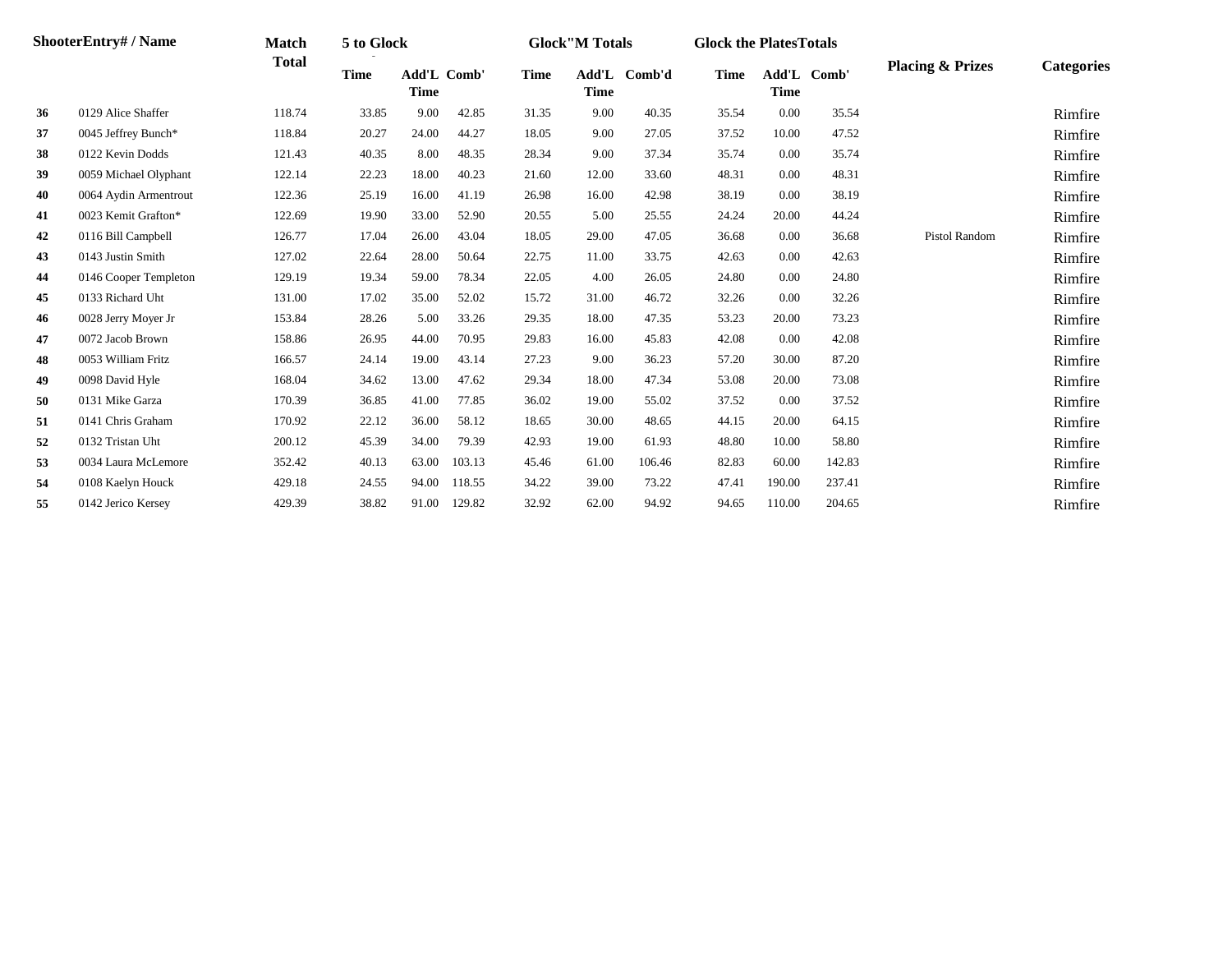# Final GLOCK Girl Rankings for WKS-21

# held at the Trigger Guard in Wellington, KS

|                | ShooterEntrv# / Name      | <b>Match</b> | 5 to Glock  |                            |        |             | <b>Glock</b> "M Totals |              | <b>Glock the PlatesTotals</b> |             |             |   |                             |
|----------------|---------------------------|--------------|-------------|----------------------------|--------|-------------|------------------------|--------------|-------------------------------|-------------|-------------|---|-----------------------------|
|                |                           | <b>Total</b> | <b>Time</b> | Add'L Comb'<br><b>Time</b> |        | <b>Time</b> | <b>Time</b>            | Add'L Comb'd | <b>Time</b>                   | <b>Time</b> | Add'L Comb' |   | <b>Placing &amp; Prizes</b> |
| 1              | 0085 Koleen Hansen        | 81.34        | 23.10       | 4.00                       | 27.10  | 22.67       | 9.00                   | 31.67        | 22.57                         | 0.00        | 22.57       |   | <b>Pistol Place</b>         |
| $\overline{2}$ | 0076 Jamie Meyer*         | 88.85        | 30.80       | 4.00                       | 34.80  | 19.30       | 13.00                  | 32.30        | 21.75                         | 0.00        | 21.75       |   | 100 Place                   |
| 3              | 0105 Sheleen Johnson      | 99.36        | 35.88       | 6.00                       | 41.88  | 28.50       | 5.00                   | 33.50        | 23.98                         | 0.00        | 23.98       | 2 | 75 Place                    |
| 4              | 0067 Lisa Kirchhoff       | 111.42       | 30.53       | 13.00                      | 43.53  | 30.58       | 6.00                   | 36.58        | 31.31                         | 0.00        | 31.31       |   | <b>Etool Place</b>          |
| 5              | 0027 Martha Grafton       | 111.69       | 39.29       | 7.00                       | 46.29  | 35.81       | 0.00                   | 35.81        | 29.59                         | 0.00        | 29.59       |   |                             |
| 6              | 0070 Lisa Supon           | 127.25       | 24.99       | 19.00                      | 43.99  | 25.30       | 10.00                  | 35.30        | 37.96                         | 10.00       | 47.96       |   |                             |
| 7              | 0135 Samanatha Black      | 129.45       | 42.03       | 14.00                      | 56.03  | 34.60       | 1.00                   | 35.60        | 37.82                         | 0.00        | 37.82       |   |                             |
| 8              | 0052 Joanne Speirs        | 157.90       | 44.74       | 5.00                       | 49.74  | 43.48       | 2.00                   | 45.48        | 62.68                         | 0.00        | 62.68       | 3 | \$50.00 Random              |
| 9              | 0128 Mellisa Varner       | 178.42       | 40.96       | 42.00                      | 82.96  | 40.22       | 11.00                  | 51.22        | 44.24                         | 0.00        | 44.24       |   |                             |
| 10             | 0097 McKenzie Robertson   | 196.52       | 40.83       | 39.00                      | 79.83  | 37.24       | 30.00                  | 67.24        | 49.45                         | 0.00        | 49.45       |   |                             |
| 11             | 0123 Patti Norton         | 221.62       | 33.31       | 62.00                      | 95.31  | 31.33       | 17.00                  | 48.33        | 47.98                         | 30.00       | 77.98       |   |                             |
| 12             | 0124 Samantha Armentrout  | 247.71       | 35.63       | 16.00                      | 51.63  | 35.57       | 16.00                  | 51.57        | 94.51                         | 50.00       | 144.51      |   |                             |
| 13             | 0114 Mindy Kersey         | 255.53       | 39.68       | 30.00                      | 69.68  | 36.11       | 41.00                  | 77.11        | 78.74                         | 30.00       | 108.74      |   |                             |
| 14             | 0056 Jane Bolte           | 284.18       | 35.93       | 25.00                      | 60.93  | 31.83       | 20.00                  | 51.83        | 71.42                         | 100.00      | 171.42      |   |                             |
| 15             | 0078 Marinda Sang-Douglas | 284.20       | 48.50       | 33.00                      | 81.50  | 42.46       | 33.00                  | 75.46        | 77.24                         | 50.00       | 127.24      |   |                             |
| 16             | 0113 Zoe Kersey           | 300.06       | 40.54       | 45.00                      | 85.54  | 40.16       | 59.00                  | 99.16        | 75.36                         | 40.00       | 115.36      |   |                             |
| 17             | 0058 Kay Ediger           | 302.77       | 33.41       | 31.00                      | 64.41  | 30.95       | 33.00                  | 63.95        | 74.41                         | 100.00      | 174.41      |   |                             |
| 18             | 0035 Laura McLemore       | 369.46       | 43.83       | 51.00                      | 94.83  | 45.58       | 42.00                  | 87.58        | 87.05                         | 100.00      | 187.05      |   |                             |
| 19             | 0099 Kaelyn Houck         | 447.82       | 28.59       | 106.00                     | 134.59 | 28.08       | 78.00                  | 106.08       | 67.15                         | 140.00      | 207.15      |   |                             |
| 20             | 0071 Vicki Brown          | 477.91       | 42.29       | 63.00                      | 105.29 | 45.60       | 94.00                  | 139.60       | 83.02                         | 150.00      | 233.02      |   |                             |
| 21             | 0118 Dawn Braley          | 543.39       | 28.70       | 143.00                     | 171.70 | 27.61       | 111.00                 | 138.61       | 53.08                         | 180.00      | 233.08      |   |                             |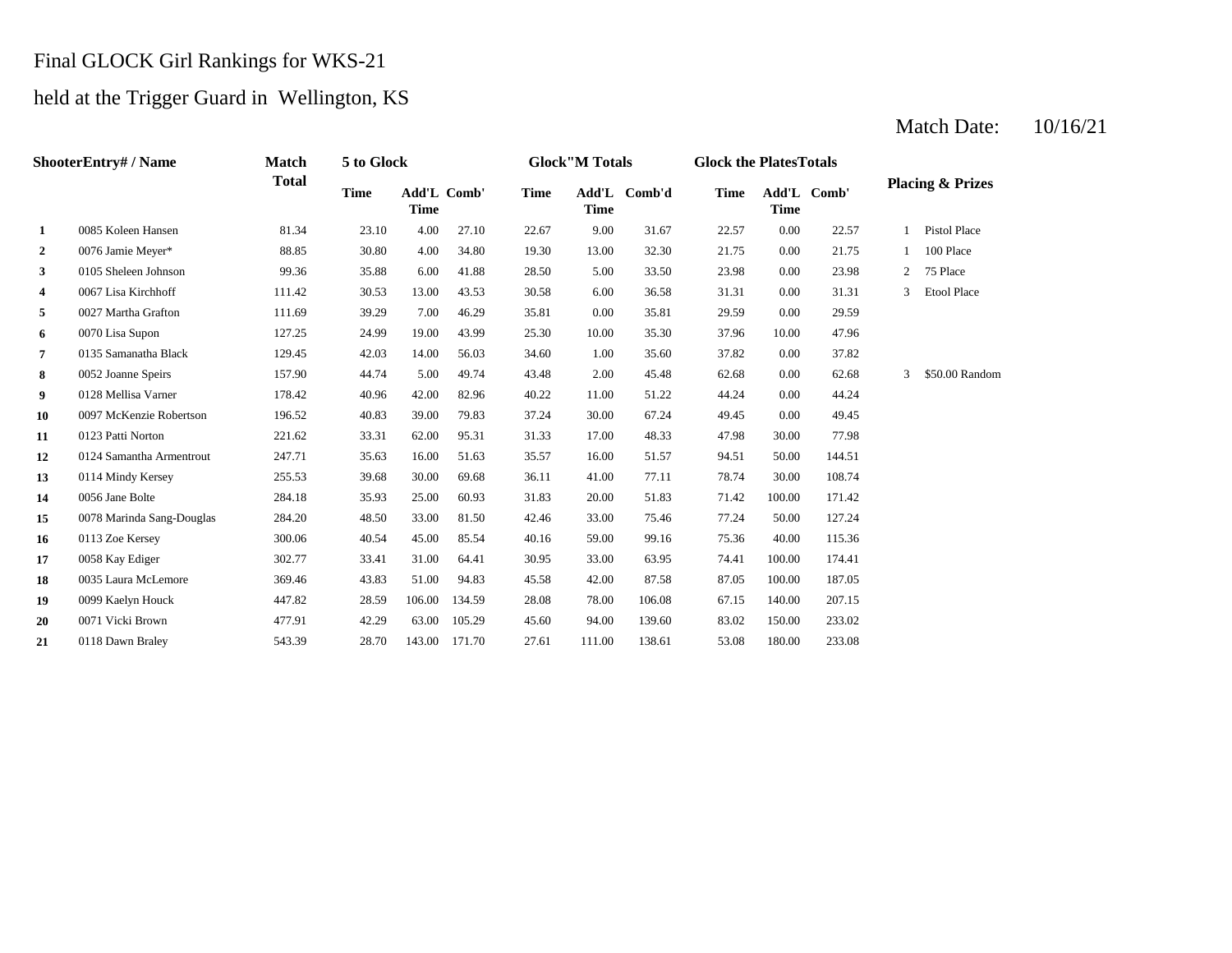#### Final Pocket GLOCK Rankings for WKS-21

#### held at the Trigger Guard in Wellington, KS

#### **2** 0.043 Calvin James\* 48.19 12.71 1.00 13.71 12.86 0.00 12.86 21.62 **3** 1.00 0080 Mike Yoder\* 49.69 12.36 6.00 18.36 12.31 1.00 13.31 18.02 **4** 3.00 12.49 **15.10 12.49 50.52 9.93** 3.00 **12.93 9.49** 3.00 **12.49 15.10 5**  $\frac{13.70}{13.70}$  12.60 13.00 15.60 21.06 **6** 3.00 13.54 **55.29** 11.93 6.00 17.93 10.54 3.00 13.54 23.82 **7** 1.00 16.49 0069 Dennis Kirchhoff\* 59.76 9.92 1.00 10.92 11.35 12.35 20.00 **8** 0.00 10.87 0.00 10.87 18.05 **9** 0140 Landon Mitten 68.02 15.69 4.00 19.69 17.52 6.00 23.52 24.81 0.00 **10** 0125 Aaron Armentrout\* 69.98 9.58 6.00 15.58 10.16 3.00 13.16 21.24 **11** 0075 Jamie Meyer\* 73.41 16.77 2.00 18.77 14.23 2.00 16.23 28.41 10.00 **12** 3.00 26.54 0002 Rod Oldridge 77.47 14.39 7.00 21.39 16.54 19.54 10.00 36.54 **13** 0102 Andrew Hartley\* 83.94 19.36 5.00 24.36 14.91 12.00 26.91 22.67 10.00 **14** 0.00 33.03 0120 Levi Blumanhourst 84.76 21.21 1.00 22.21 19.52 19.52 10.00 43.03 **15** 0024 Kemit Grafton\* 85.20 15.90 5.00 20.90 15.95 12.00 27.95 26.35 **16** 0112 Connor High 86.17 16.60 3.00 19.60 14.51 14.00 28.51 28.06 **17 10007** Ed Ellison\* **17.00 13.00 13.00 14.12 17.00 14.12 14.12 18.00 14.12 16.00 14.12 16.00 20.15 18** 0016 Kenneth Wallin\* 89.02 12.21 14.00 26.21 17.19 5.00 22.19 30.62 10.00 **19** 0063 Spencer Habluetzel\* 95.83 5.19 45.00 50.19 9.15 6.00 15.15 20.49 10.00 30.49 **20** 0030 James Stack\* 96.35 17.45 1.00 18.45 18.72 4.00 22.72 35.18 **21** 4.00 28.26 0026 Martha Grafton 99.29 23.61 10.00 33.61 23.42 27.42 **22** 3.00 27.89 0018 Rickey Howell\* 114.23 13.27 5.00 18.27 15.07 18.07 50.00 **23** 0083 Gerard Hansen\* 120.88 14.67 9.00 23.67 15.29 1.00 16.29 40.92 40.00 80.92 **24** 3.00 30.18 0046 Jeffrey Bunch\* 121.96 12.93 13.00 25.93 12.85 25 0115 David Schow 138.76 19.96 26.00 45.96 24.63 9.00 33.63 39.17 **26** 0040 Duane Thompson 143.53 18.82 12.00 30.82 19.51 2.00 21.51 41.20 **27** 0088 Phillip Cooper\* 152.94 19.98 23.00 42.98 24.52 1.00 25.52 44.44 **28** 14.00 35.37 0021 Don Long 154.43 15.10 9.00 24.10 20.96 34.96 **29** 0013 David Vinson 156.63 14.68 30.00 44.68 14.11 13.00 27.11 24.84 60.00 **30 15.00 32.13 30.33 30.33 30.33 30.33 30.33 30.33 30.33 30.33 30.33 30.33 30.33 30.33 30.33 30.33 30.33 30.33 30.33 30.33 30.33 30.33 30.33 30.33 30.33 30.33 30.33 31** 0054 William Fritz 208.34 20.48 5.00 25.48 21.12 7.00 28.12 44.74 **32** 0126 David Hyle **190.29** 1 **245.79** 21.65 9.00 30.65 20.85 4.00 24.85 50.29 140.00 190.29 1 \$50.00 Random 28.12 110.00 154.74 0126 David Hyle 245.79 21.65 9.00 30.65 20.85 4.00 24.85 84.84 0051 Hank Shaw 190.97 18.51 10.00 28.51 17.13 15.00 32.13 30.33 100.00 130.33 60.00 95.37 40.00 84.44 50 Random 21.51 41.20 50.00 91.20 20.00 59.17 2 \$50.00 Random 15.85 50.00 80.18 77.89 10.00 38.26 22.72 20.00 55.18 40.62 10.00 36.15 28.51 10.00 38.06 0007 Ed Ellison\* 86.27 17.00 13.00 30.00 14.12 6.00 20.12 27.95 10.00 36.35 50 Random 32.67 3 Knife Place 38.41 20.00 41.24 24.81 2 Etool Place 1 100 Place 36.49 0110 Brian High 60.90 10.88 1.00 11.88 10.97 0.00 10.97 18.05 20.00 38.05 0.00 23.82 15.60 21.06 0.00 21.06 9.49 3.00 12.49 15.10 10.00 25.10 13.31 18.02 0.00 18.02 3 75 Place 0.00 21.62 1 Pistol Place 15.34 2 100 Place 15.24 10.27 1.00 11.27 15.34 0.00 **Add'L Comb'd Time Add'L Time Time** Add'L Comb' **1** 0095 Bryan Wilhite\* 41.85 11.24 4.00 **ShooterEntry# / Name Match Total 5 to Glock Time Glock"M Totals Glock the PlatesTotals Placing & Prizes Time Add'L Time** Add'L Comb' **Time**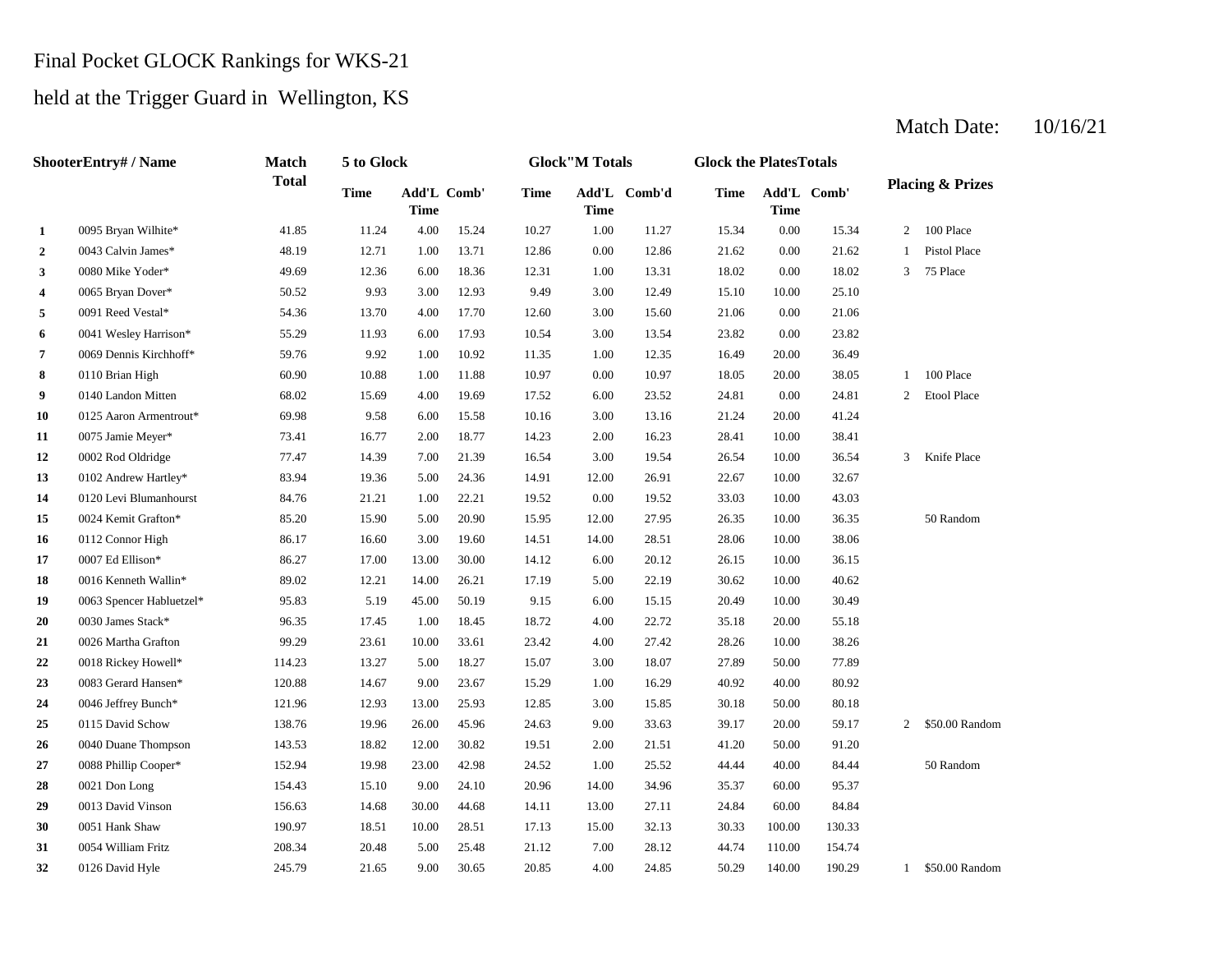# Final GLOCK MOS Rankings for WKS-21

# held at the Trigger Guard in Wellington, KS

|                | <b>ShooterEntry# / Name</b> | <b>Match</b> | 5 to Glock |       |             |       | <b>Glock</b> "M Totals |              | <b>Glock the PlatesTotals</b> |                     |        |                |                             |  |
|----------------|-----------------------------|--------------|------------|-------|-------------|-------|------------------------|--------------|-------------------------------|---------------------|--------|----------------|-----------------------------|--|
|                |                             | <b>Total</b> | Time       | Time  | Add'L Comb' | Time  | <b>Time</b>            | Add'L Comb'd | Time                          | Add'L Comb'<br>Time |        |                | <b>Placing &amp; Prizes</b> |  |
| 1              | 0096 Bryan Wilhite*         | 46.15        | 15.43      | 0.00  | 15.43       | 13.82 | 5.00                   | 18.82        | 11.90                         | 0.00                | 11.90  | 2              | 100 Place                   |  |
| $\overline{2}$ | 0100 Jared Cripe*           | 48.23        | 17.72      | 1.00  | 18.72       | 16.83 | 0.00                   | 16.83        | 12.68                         | 0.00                | 12.68  | $\mathbf{1}$   | <b>Pistol Place</b>         |  |
| 3              | 0081 Mike Yoder*            | 51.42        | 17.82      | 2.00  | 19.82       | 15.30 | 3.00                   | 18.30        | 13.30                         | 0.00                | 13.30  | 3              | 75 Place                    |  |
| 4              | 0092 Reed Vestal*           | 53.58        | 18.11      | 2.00  | 20.11       | 17.54 | 1.00                   | 18.54        | 14.93                         | 0.00                | 14.93  |                |                             |  |
| 5              | 0042 Wesley Harrison*       | 55.71        | 20.64      | 1.00  | 21.64       | 16.40 | 1.00                   | 17.40        | 16.67                         | 0.00                | 16.67  |                |                             |  |
| 6              | 0044 Calvin James*          | 56.50        | 17.71      | 3.00  | 20.71       | 19.23 | 3.00                   | 22.23        | 13.56                         | 0.00                | 13.56  |                |                             |  |
| 7              | 0019 Rickey Howell*         | 58.48        | 18.94      | 4.00  | 22.94       | 15.18 | 6.00                   | 21.18        | 14.36                         | 0.00                | 14.36  |                |                             |  |
| 8              | 0047 Jeffrey Bunch*         | 63.40        | 19.17      | 6.00  | 25.17       | 19.20 | 3.00                   | 22.20        | 16.03                         | 0.00                | 16.03  |                |                             |  |
| 9              | 0104 Jim Johnson            | 63.69        | 22.30      | 2.00  | 24.30       | 18.85 | 4.00                   | 22.85        | 16.54                         | 0.00                | 16.54  | $\mathbf{1}$   | 100 Place                   |  |
| 10             | 0093 James Green*           | 66.71        | 23.44      | 2.00  | 25.44       | 20.64 | 1.00                   | 21.64        | 19.63                         | 0.00                | 19.63  |                |                             |  |
| 11             | 0025 Kemit Grafton*         | 67.36        | 20.78      | 3.00  | 23.78       | 19.35 | 4.00                   | 23.35        | 20.23                         | 0.00                | 20.23  |                |                             |  |
| 12             | 0048 Skyler Vinyard         | 68.26        | 26.23      | 4.00  | 30.23       | 22.17 | 0.00                   | 22.17        | 15.86                         | 0.00                | 15.86  | $\overline{2}$ | <b>Etool Place</b>          |  |
| 13             | 0138 Andrew Yoder*          | 70.03        | 19.58      | 5.00  | 24.58       | 18.69 | 4.00                   | 22.69        | 22.76                         | 0.00                | 22.76  |                |                             |  |
| 14             | 0136 Dwight Ulmer*          | 71.94        | 20.65      | 4.00  | 24.65       | 18.73 | 3.00                   | 21.73        | 25.56                         | $0.00\,$            | 25.56  |                |                             |  |
| 15             | 0084 Gerard Hansen*         | 74.49        | 18.79      | 7.00  | 25.79       | 20.81 | 8.00                   | 28.81        | 19.89                         | 0.00                | 19.89  |                |                             |  |
| 16             | 0031 James Stack*           | 76.01        | 24.62      | 5.00  | 29.62       | 23.29 | 2.00                   | 25.29        | 21.10                         | 0.00                | 21.10  |                |                             |  |
| 17             | 0008 Ed Ellison*            | 77.64        | 21.17      | 5.00  | 26.17       | 18.90 | 14.00                  | 32.90        | 18.57                         | 0.00                | 18.57  |                |                             |  |
| 18             | 0077 Jamie Meyer*           | 79.84        | 24.91      | 7.00  | 31.91       | 16.79 | 4.00                   | 20.79        | 27.14                         | 0.00                | 27.14  |                |                             |  |
| 19             | 0037 Ken McLemore           | 80.99        | 27.62      | 2.00  | 29.62       | 25.60 | 1.00                   | 26.60        | 24.77                         | 0.00                | 24.77  | 3              | Knife Place                 |  |
| 20             | 0089 Phillip Cooper*        | 83.21        | 31.58      | 1.00  | 32.58       | 30.49 | 0.00                   | 30.49        | 20.14                         | 0.00                | 20.14  |                |                             |  |
| 21             | 0103 Andrew Hartley*        | 86.43        | 22.26      | 18.00 | 40.26       | 22.07 | 7.00                   | 29.07        | 17.10                         | 0.00                | 17.10  |                |                             |  |
| 22             | 0106 Sheleen Johnson        | 88.12        | 30.68      | 3.00  | 33.68       | 28.06 | 4.00                   | 32.06        | 22.38                         | 0.00                | 22.38  |                |                             |  |
| 23             | 0066 Kenneth Wallin*        | 88.21        | 21.70      | 18.00 | 39.70       | 24.36 | 2.00                   | 26.36        | 22.15                         | 0.00                | 22.15  |                |                             |  |
| 24             | 0134 Richard Uht            | 88.46        | 19.98      | 11.00 | 30.98       | 19.75 | 13.00                  | 32.75        | 24.73                         | 0.00                | 24.73  |                |                             |  |
| 25             | 0050 Aaron Armentrout*      | 88.54        | 17.37      | 14.00 | 31.37       | 16.52 | 24.00                  | 40.52        | 16.65                         | 0.00                | 16.65  |                |                             |  |
| 26             | 0086 Koleen Hansen          | 90.90        | 23.28      | 7.00  | 30.28       | 21.30 | 10.00                  | 31.30        | 29.32                         | $0.00\,$            | 29.32  |                | 2 year membership ren       |  |
| 27             | 0144 Justin Smith           | 92.78        | 26.33      | 5.00  | 31.33       | 19.45 | 8.00                   | 27.45        | 24.00                         | 10.00               | 34.00  |                |                             |  |
| 28             | 0011 John Abshier*          | 101.09       | 30.45      | 3.00  | 33.45       | 25.13 | 3.00                   | 28.13        | 39.51                         | 0.00                | 39.51  |                |                             |  |
| 29             | 0014 David Vinson           | 104.94       | 26.82      | 14.00 | 40.82       | 25.09 | 9.00                   | 34.09        | 30.03                         | 0.00                | 30.03  |                |                             |  |
| 30             | 0022 Don Long               | 115.99       | 28.49      | 32.00 | 60.49       | 27.07 | 3.00                   | 30.07        | 25.43                         | 0.00                | 25.43  |                |                             |  |
| 31             | 0061 David Hartley*         | 116.08       | 25.21      | 8.00  | 33.21       | 21.45 | 10.00                  | 31.45        | 41.42                         | 10.00               | 51.42  |                |                             |  |
| 32             | 0127 David Hyle             | 204.12       | 54.41      | 25.00 | 79.41       | 36.96 | 20.00                  | 56.96        | 57.75                         | 10.00               | 67.75  |                |                             |  |
| 33             | 0139 Jim Holderness         | 337.88       | 48.70      | 35.00 | 83.70       | 56.30 | 55.00                  | 111.30       | 62.88                         | 80.00               | 142.88 |                |                             |  |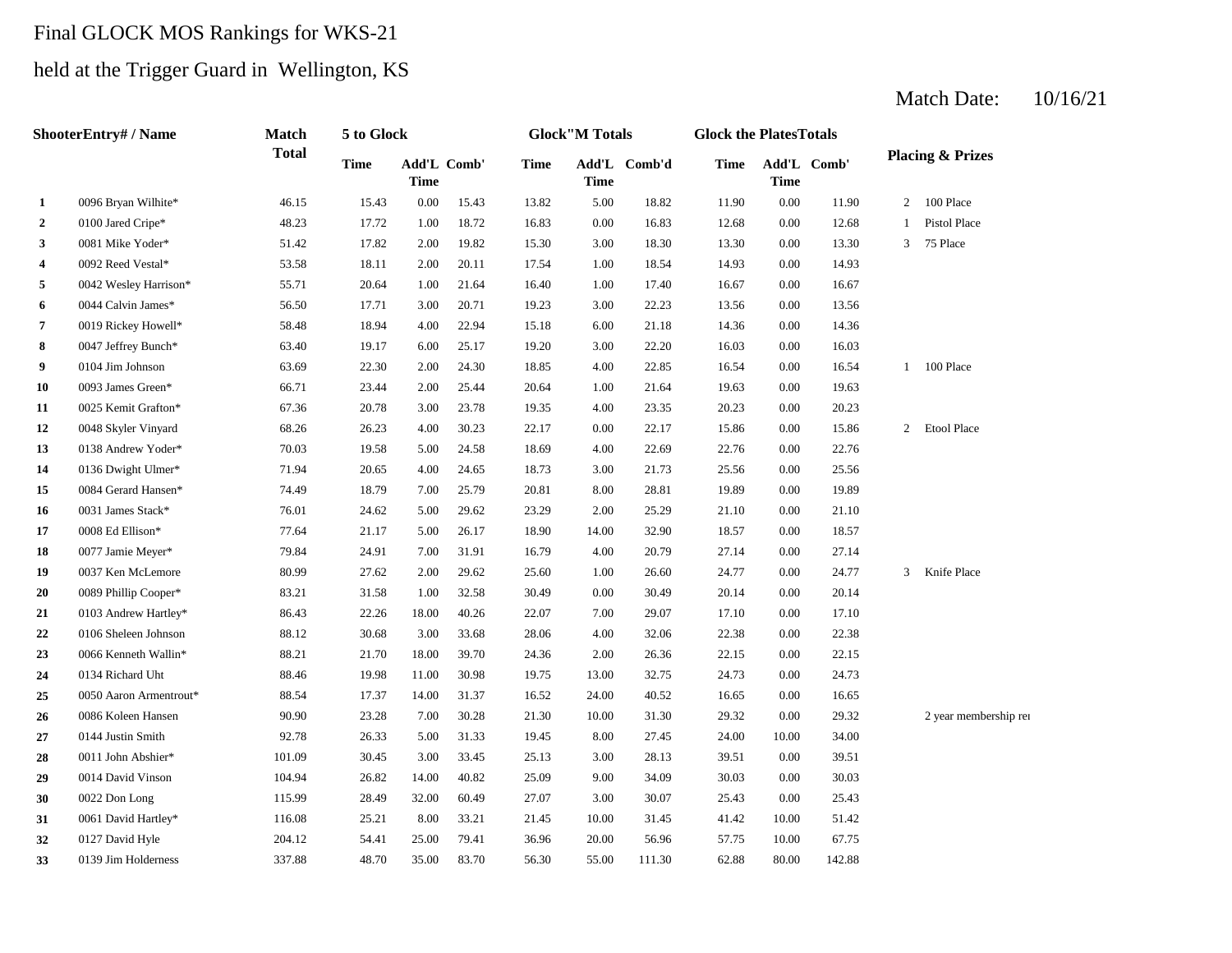## **Final Team Rankings for the WKS-21**

## **held at the Trigger Guard in Wellington, KS**

## Match Date: 10/16/21

#### **GLOCK Girls**

| Standing | Score  | <b>Team Name</b>     | <b>Team Members</b>                               |
|----------|--------|----------------------|---------------------------------------------------|
|          | 448.25 | Oklahoma GLOCK Girls | Jamie Meyer*, Martha Grafton, Samantha Armentrout |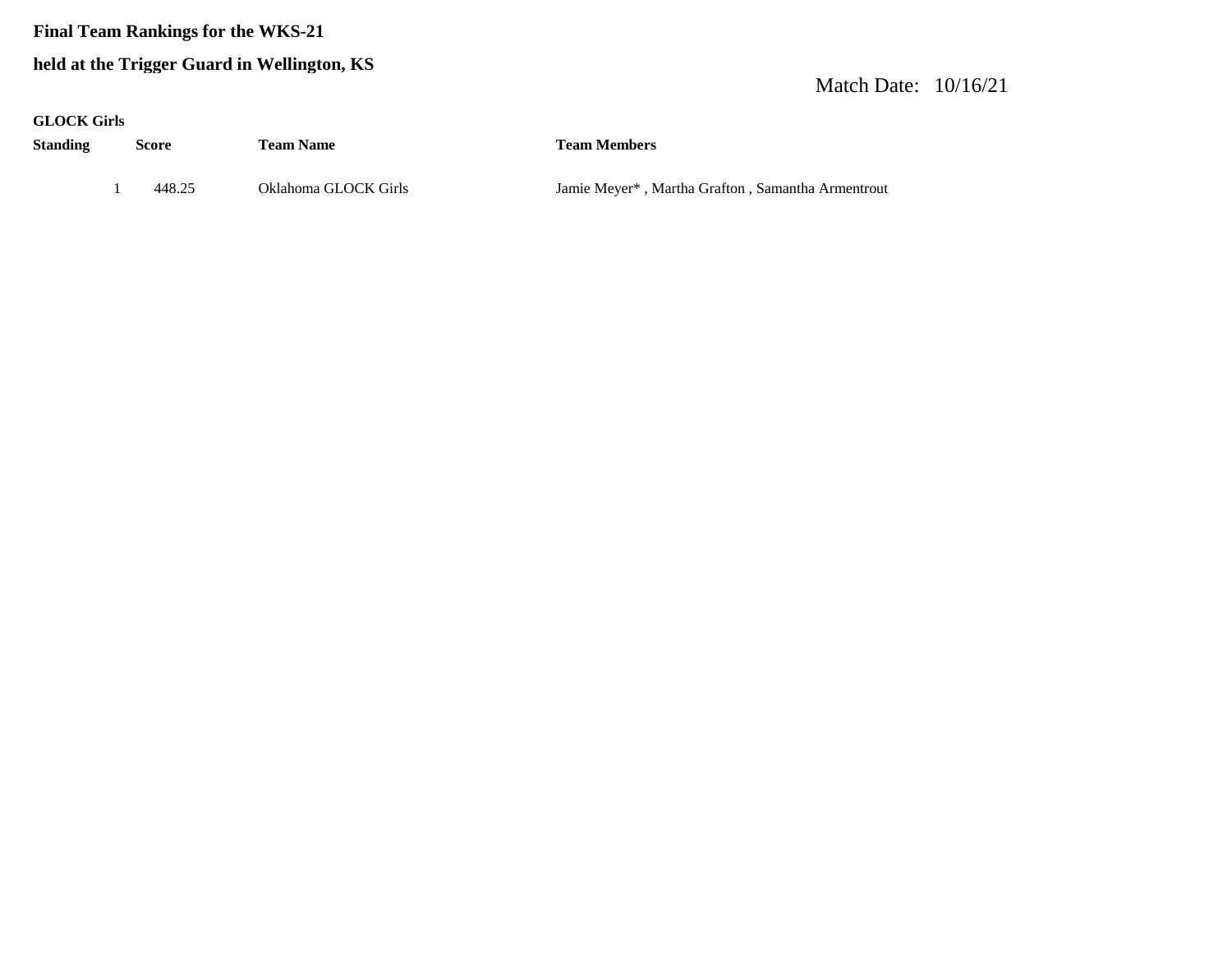**The following scores have not been included in the above results due to administrative issues or scoring errors Please call the GSSF office (770) 437-4718 as soon as possible for further clarification. Thank you.**

**Shooters who did not finish the match...**

#### **Shooters who did not show**

- 1 0038 **1** Travis Anders
- 0039 2 0039 Travis Anders
- 0003 **3** Michael Tighe\*
- 0004 4 0004 Michael Tighe\*
- 0005 5 0005 Michael Tighe\*
- **6** 0073 Jacob Brown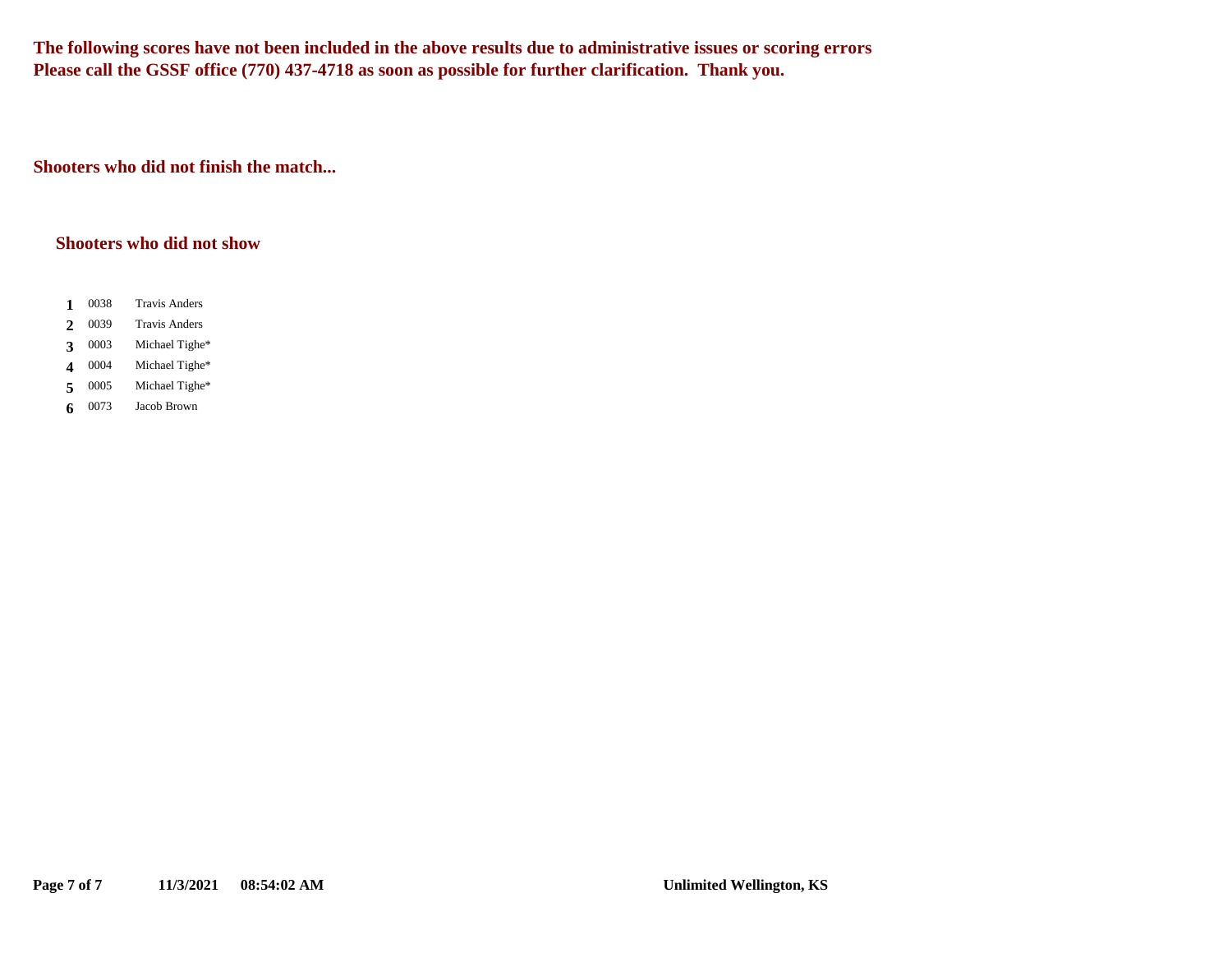## Final Civilian Rankings for the The Sunflower State Classic IX

| Match Date: $10/16/2$ |  |
|-----------------------|--|

|                         | ShooterEntry# / Name   | Match        | 5 to Glock Totals |       |              |       | <b>Glock</b> "M Totals |              | <b>Glock the PlatesTotals</b> |       |              |              |                             |                            |
|-------------------------|------------------------|--------------|-------------------|-------|--------------|-------|------------------------|--------------|-------------------------------|-------|--------------|--------------|-----------------------------|----------------------------|
|                         |                        | <b>Total</b> | Time              | Time  | Add'L Comb'd | Time  | <b>Time</b>            | Add'L Comb'd | Time                          | Time  | Add'L Comb'd |              | <b>Placing &amp; Prizes</b> | <b>Categories</b>          |
| 1                       | 0181 Jim Johnson       | 65.61        | 20.54             | 1.00  | 21.54        | 20.63 | 5.00                   | 25.63        | 18.44                         | 0.00  | 18.44        |              | 1 Pistol Place              | Senior                     |
| -1                      |                        | 65.61        | 20.54             | 1.00  | 21.54        | 20.63 | 5.00                   | 25.63        | 18.44                         | 0.00  | 18.44        |              | 75 Senior                   | Senior                     |
| $\overline{2}$          | 0096 Hank Shaw         | 76.93        | 24.80             | 0.00  | 24.80        | 21.32 | 10.00                  | 31.32        | 20.81                         | 0.00  | 20.81        |              | 100 Place<br>$\overline{2}$ | Super Senior               |
| $\overline{2}$          |                        | 76.93        | 24.80             | 0.00  | 24.80        | 21.32 | 10.00                  | 31.32        | 20.81                         | 0.00  | 20.81        |              | 75 Super Senior             | Super Senior               |
| 3                       | 0184 Brian High        | 77.29        | 14.62             | 12.00 | 26.62        | 14.17 | 19.00                  | 33.17        | 17.50                         | 0.00  | 17.50        | $\mathbf{3}$ | 75 Place                    |                            |
| $\overline{\mathbf{4}}$ | 0133 Cooper Templeton  | 77.88        | 15.29             | 25.00 | 40.29        | 14.34 | 3.00                   | 17.34        | 20.25                         | 0.00  | 20.25        |              |                             |                            |
| 5                       | 0185 Connor High       | 81.24        | 23.47             | 6.00  | 29.47        | 20.76 | 11.00                  | 31.76        | 20.01                         | 0.00  | 20.01        |              |                             |                            |
| 6                       | 0065 Ken McLemore      | 82.88        | 27.67             | 4.00  | 31.67        | 25.30 | 0.00                   | 25.30        | 25.91                         | 0.00  | 25.91        |              |                             | Senior                     |
| $\overline{7}$          | 0044 David Enmark      | 87.71        | 22.23             | 5.00  | 27.23        | 19.51 | 8.00                   | 27.51        | 22.97                         | 10.00 | 32.97        |              |                             |                            |
| 8                       | 0204 Caleb Self        | 92.76        | 26.59             | 18.00 | 44.59        | 21.29 | 3.00                   | 24.29        | 23.88                         | 0.00  | 23.88        |              | 75 Junior Male              | Junior Male                |
| 8                       |                        | 92.76        | 26.59             | 18.00 | 44.59        | 21.29 | 3.00                   | 24.29        | 23.88                         | 0.00  | 23.88        |              | 50 Random                   | Junior Male                |
| -9                      | 0205 Levi Blumanhourst | 93.47        | 30.16             | 9.00  | 39.16        | 24.89 | 4.00                   | 28.89        | 25.42                         | 0.00  | 25.42        |              |                             |                            |
| 10                      | 0243 Damien McCord     | 95.74        | 26.94             | 4.00  | 30.94        | 26.61 | 13.00                  | 39.61        | 25.19                         | 0.00  | 25.19        |              |                             |                            |
| 11                      | 0183 Sheleen Johnson   | 96.46        | 33.62             | 2.00  | 35.62        | 30.57 | 0.00                   | 30.57        | 30.27                         | 0.00  | 30.27        |              | 75 Adult Female             | Adult Female, Senior       |
| 12                      | 0147 Koleen Hansen     | 96.64        | 22.99             | 11.00 | 33.99        | 23.27 | 13.00                  | 36.27        | 26.38                         | 0.00  | 26.38        |              |                             | Adult Female, Super Senior |
| 13                      | 0164 Aaron Robertson   | 97.99        | 27.22             | 12.00 | 39.22        | 22.71 | 8.00                   | 30.71        | 28.06                         | 0.00  | 28.06        |              |                             |                            |
| 14                      | 0224 Jess Smith        | 108.48       | 26.37             | 9.00  | 35.37        | 30.45 | 5.00                   | 35.45        | 37.66                         | 0.00  | 37.66        |              |                             | Super Senior               |
| 15                      | 0194 Bill Hulsey       | 109.53       | 25.75             | 13.00 | 38.75        | 21.82 | 16.00                  | 37.82        | 32.96                         | 0.00  | 32.96        |              |                             | Super Senior               |
| 16                      | 0023 Sam Keele         | 130.61       | 31.98             | 29.00 | 60.98        | 22.67 | 17.00                  | 39.67        | 29.96                         | 0.00  | 29.96        |              |                             |                            |
| 17                      | 0189 Andre Geiger      | 135.02       | 30.30             | 18.00 | 48.30        | 32.49 | 22.00                  | 54.49        | 32.23                         | 0.00  | 32.23        |              |                             | Junior Male                |
| 18                      | 0203 Austin Crane      | 137.09       | 25.28             | 16.00 | 41.28        | 22.55 | 14.00                  | 36.55        | 49.26                         | 10.00 | 59.26        |              |                             |                            |
| 19                      | 0048 Jerry Moyer Jr    | 137.29       | 34.46             | 6.00  | 40.46        | 32.86 | 0.00                   | 32.86        | 43.97                         | 20.00 | 63.97        |              |                             | Senior                     |
| 20                      | 0027 Martha Grafton    | 142.51       | 41.40             | 10.00 | 51.40        | 36.66 | 8.00                   | 44.66        | 36.45                         | 10.00 | 46.45        |              |                             | <b>Adult Female</b>        |
| 21                      | 0186 Jason Kersey      | 144.64       | 37.57             | 16.00 | 53.57        | 34.25 | 10.00                  | 44.25        | 46.82                         | 0.00  | 46.82        |              | 2 year membership renew     |                            |
| 22                      | 0233 Justin Smith      | 146.28       | 20.71             | 52.00 | 72.71        | 19.49 | 25.00                  | 44.49        | 29.08                         | 0.00  | 29.08        |              |                             |                            |
| 23                      | 0190 David Schow       | 150.85       | 30.08             | 20.00 | 50.08        | 32.47 | 17.00                  | 49.47        | 41.30                         | 10.00 | 51.30        |              |                             | Super Senior               |
| 24                      | 0034 Tracy Habluetzel  | 151.11       | 41.07             | 10.00 | 51.07        | 42.78 | 5.00                   | 47.78        | 52.26                         | 0.00  | 52.26        |              |                             | Senior                     |
| 25                      | 0215 Richard Uht       | 161.20       | 17.70             | 13.00 | 30.70        | 16.89 | 36.00                  | 52.89        | 37.61                         | 40.00 | 77.61        |              |                             |                            |
| 26                      | 0193 Bill Campbell     | 161.46       | 18.09             | 58.00 | 76.09        | 22.68 | 26.00                  | 48.68        | 36.69                         | 0.00  | 36.69        |              |                             | Super Senior               |
| 27                      | 0110 Michael Olyphant  | 164.65       | 25.10             | 32.00 | 57.10        | 25.20 | 30.00                  | 55.20        | 42.35                         | 10.00 | 52.35        |              |                             | Senior                     |
| 28                      | 0054 Ron Brubaker      | 182.53       | 26.33             | 36.00 | 62.33        | 20.02 | 24.00                  | 44.02        | 46.18                         | 30.00 | 76.18        |              | 2 year membership renew     |                            |
| 29                      | 0073 James Lambke      | 190.04       | 52.71             | 21.00 | 73.71        | 45.96 | 13.00                  | 58.96        | 57.37                         | 0.00  | 57.37        |              |                             | Super Senior               |
| 30                      | 0187 Jeremy Kersey     | 218.10       | 27.57             | 49.00 | 76.57        | 37.28 | 32.00                  | 69.28        | 42.25                         | 30.00 | 72.25        |              |                             |                            |
| 31                      | 0059 John Hendricks    | 218.34       | 31.71             | 48.00 | 79.71        | 27.81 | 31.00                  | 58.81        | 39.82                         | 40.00 | 79.82        |              | 50 Random                   | Super Senior               |
| 32                      | 0213 Travis Brown      | 222.91       | 29.27             | 38.00 | 67.27        | 26.58 | 50.00                  | 76.58        | 49.06                         | 30.00 | 79.06        |              |                             |                            |
|                         |                        |              |                   |       |              |       |                        |              |                               |       |              |              |                             |                            |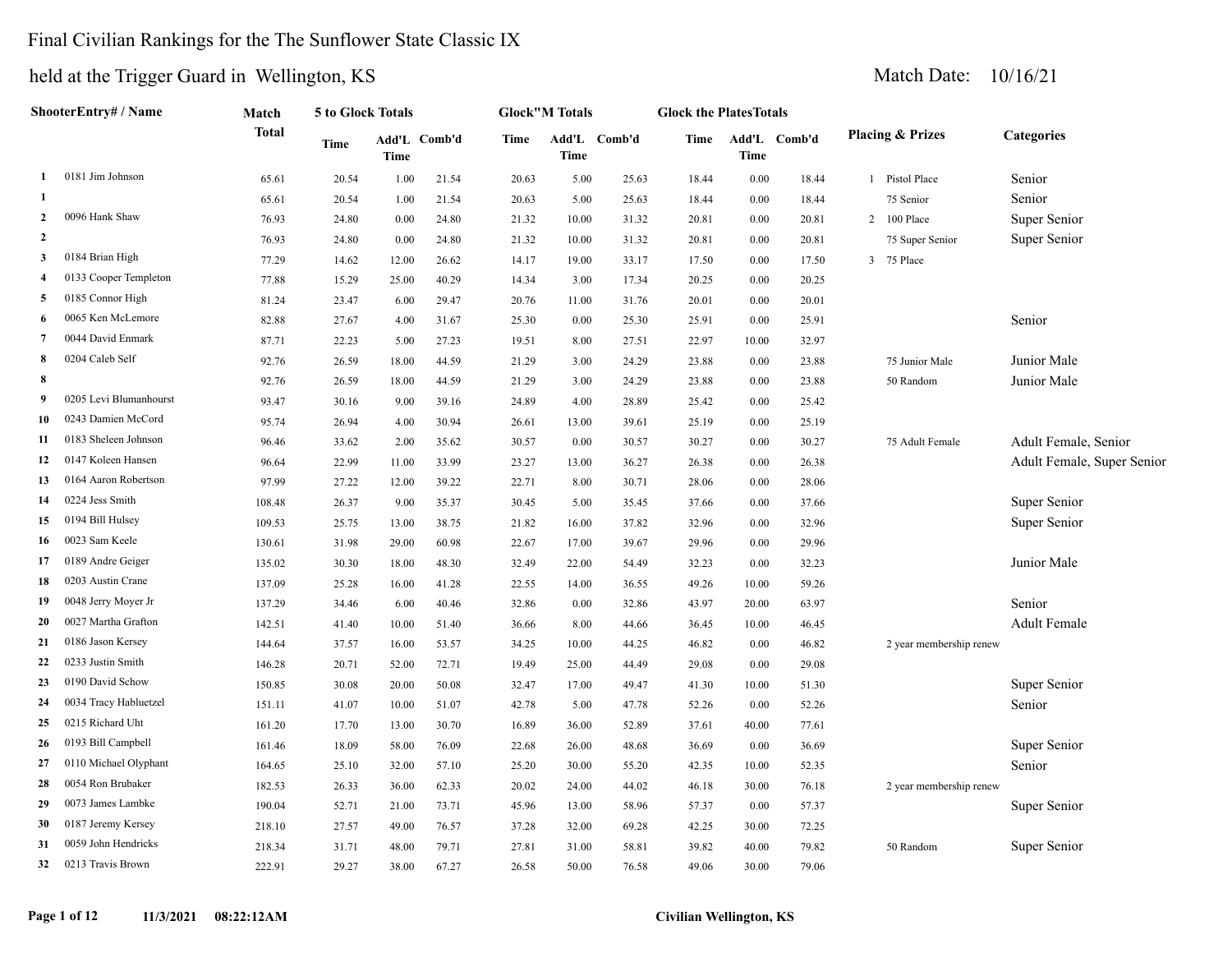|    | <b>ShooterEntry#/Name</b> | Match  | 5 to Glock Totals |        |              |       | <b>Glock"M Totals</b> |              | <b>Glock the Plates Totals</b> |        |              |                             |                            |
|----|---------------------------|--------|-------------------|--------|--------------|-------|-----------------------|--------------|--------------------------------|--------|--------------|-----------------------------|----------------------------|
|    |                           | Total  | Time              | Time   | Add'L Comb'd | Time  | Time                  | Add'L Comb'd | Time                           | Time   | Add'L Comb'd | <b>Placing &amp; Prizes</b> | <b>Categories</b>          |
| 33 | 0101 William Fritz        | 226.02 | 32.13             | 24.00  | 56.13        | 28.99 | 33.00                 | 61.99        | 87.90                          | 20.00  | 107.90       |                             |                            |
| 34 | 0047 Chris Graham         | 226.36 | 17.95             | 55.00  | 72.95        | 23.84 | 29.00                 | 52.84        | 40.57                          | 60.00  | 100.57       |                             |                            |
| 35 | 0104 Aydin Armentrout     | 235.93 | 31.14             | 45.00  | 76.14        | 30.86 | 39.00                 | 69.86        | 59.93                          | 30.00  | 89.93        |                             | Junior Male                |
|    | 36 0207 Kevin Dodds       | 237.05 | 36.39             | 27.00  | 63.39        | 33.56 | 26.00                 | 59.56        | 44.10                          | 70.00  | 114.10       |                             |                            |
| 37 | 0103 Samantha Armentrout  | 249.62 | 32.05             | 17.00  | 49.05        | 30.85 | 10.00                 | 40.85        | 89.72                          | 70.00  | 159.72       |                             | <b>Adult Female</b>        |
| 38 | 0210 Allen Smith          | 278.38 | 34.22             | 50.00  | 84.22        | 35.28 | 25.00                 | 60.28        | 63.88                          | 70.00  | 133.88       |                             |                            |
| 39 | 0108 Jane Bolte           | 292.57 | 33.55             | 42.00  | 75.55        | 32.08 | 25.00                 | 57.08        | 79.94                          | 80.00  | 159.94       |                             | Adult Female, Senior       |
| 40 | 0139 Cynthia Ulmer        | 329.79 | 49.96             | 81.00  | 130.96       | 53.65 | 19.00                 | 72.65        | 86.18                          | 40.00  | 126.18       |                             | Adult Female, Super Senior |
| 41 | 0214 Cortney Brown        | 385.60 | 46.72             | 35.00  | 81.72        | 39.87 | 35.00                 | 74.87        | 89.01                          | 140.00 | 229.01       |                             | <b>Adult Female</b>        |
|    | 0202 Dawn Braley          | 487.62 | 28.88             | 168.00 | 196.88       | 32.50 | 78.00                 | 110.50       | 50.24                          | 130.00 | 180.24       | 50 Random                   | <b>Adult Female</b>        |
| 43 | 0199 Kaelyn Houck         | 605.14 | 35.45             | 109.00 | 144.45       | 45.71 | 119.00                | 164.71       | 85.98                          | 210.00 | 295.98       | 75 Junior Female            | Junior Female              |
| 44 | 0188 Jerico Kersey        | 867.57 | 44.84             | 156.00 | 200.84       | 39.78 | 101.00                | 140.78       | 325.95                         | 200.00 | 525.95       |                             | Junior Male                |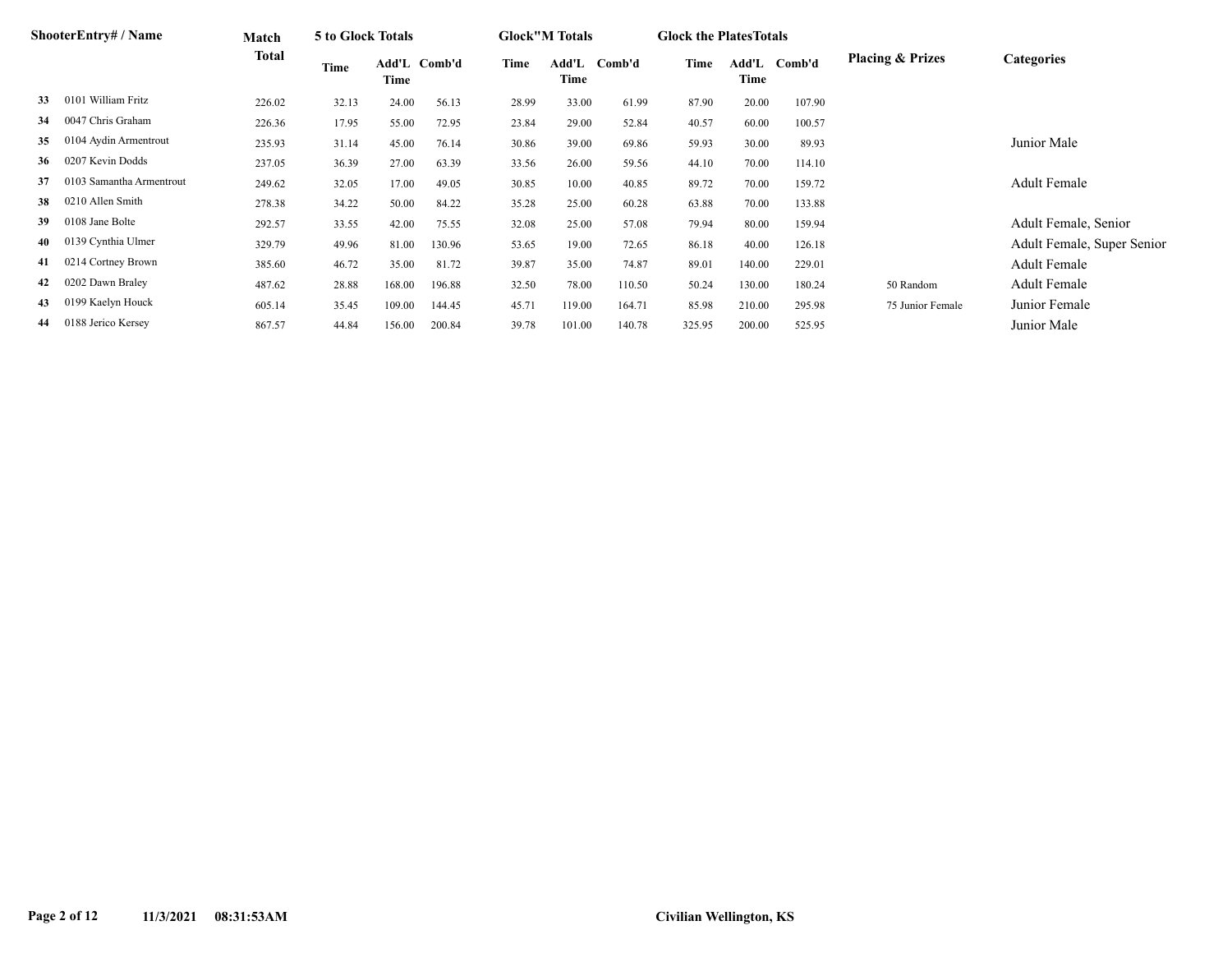#### Final Competition Rankings for the The Sunflower State Classic IX

held at the Trigger Guard in Wellington, KS Match Date: 10/16/21

| nera at the Trigger Guard in Wennigton, RS<br><b>IVIAWII DAW.</b> |                           |              |                   |       |              |       |                       |              |                               |             |              |   |                             |
|-------------------------------------------------------------------|---------------------------|--------------|-------------------|-------|--------------|-------|-----------------------|--------------|-------------------------------|-------------|--------------|---|-----------------------------|
|                                                                   | <b>ShooterEntry#/Name</b> | Match        | 5 to Glock Totals |       |              |       | <b>Glock"M Totals</b> |              | <b>Glock the PlatesTotals</b> |             |              |   |                             |
|                                                                   |                           | <b>Total</b> | <b>Time</b>       | Time  | Add'L Comb'd | Time  | <b>Time</b>           | Add'L Comb'd | Time                          | <b>Time</b> | Add'L Comb'd |   | <b>Placing &amp; Prizes</b> |
| 1                                                                 | 0129 Dennis Kirchhoff*    | 43.36        | 13.64             | 4.00  | 17.64        | 14.30 | 0.00                  | 14.30        | 11.42                         | 0.00        | 11.42        |   | Pistol MatchMeister         |
| $\mathbf{2}$                                                      | 0160 Bryan Wilhite*       | 43.97        | 15.26             | 0.00  | 15.26        | 12.83 | 2.00                  | 14.83        | 13.88                         | 0.00        | 13.88        | 1 | Pistol Place                |
| 3                                                                 | 0123 Bryan Dover*         | 47.58        | 15.17             | 4.00  | 19.17        | 14.48 | 2.00                  | 16.48        | 11.93                         | 0.00        | 11.93        | 2 | 100 Place                   |
| 4                                                                 | 0176 Lane Larimer*        | 51.18        | 16.04             | 3.00  | 19.04        | 14.45 | 3.00                  | 17.45        | 14.69                         | 0.00        | 14.69        |   | 50 Random                   |
| 5                                                                 | 0105 Aaron Armentrout*    | 51.59        | 13.90             | 11.00 | 24.90        | 11.68 | 1.00                  | 12.68        | 14.01                         | 0.00        | 14.01        |   | Pistol Random               |
| 6                                                                 | 0117 Spencer Habluetzel*  | 54.54        | 17.48             | 3.00  | 20.48        | 15.48 | 3.00                  | 18.48        | 15.58                         | 0.00        | 15.58        |   |                             |
| 7                                                                 | 0076 Calvin James*        | 55.42        | 12.98             | 8.00  | 20.98        | 15.25 | 2.00                  | 17.25        | 17.19                         | 0.00        | 17.19        |   |                             |
| 8                                                                 | 0082 Wesley Harrison*     | 56.43        | 16.84             | 2.00  | 18.84        | 13.91 | 6.00                  | 19.91        | 17.68                         | 0.00        | 17.68        |   |                             |
| 9                                                                 | 0063 Jason Vanderweide    | 57.15        | 19.81             | 0.00  | 19.81        | 16.91 | 1.00                  | 17.91        | 19.43                         | 0.00        | 19.43        |   | Pistol Place                |
| 10                                                                | 0197 Perry Frey           | 58.34        | 21.03             | 2.00  | 23.03        | 16.76 | 2.00                  | 18.76        | 16.55                         | 0.00        | 16.55        |   | 2 75 Place                  |
| 11                                                                | 0040 Rickey Howell*       | 59.42        | 19.36             | 3.00  | 22.36        | 14.73 | 9.00                  | 23.73        | 13.33                         | 0.00        | 13.33        |   |                             |
| 12                                                                | 0135 Cooper Templeton     | 62.62        | 16.62             | 4.00  | 20.62        | 15.28 | 2.00                  | 17.28        | 24.72                         | 0.00        | 24.72        |   | 3 Etool Place               |
| 13                                                                | 0182 Jim Johnson          | 65.24        | 21.96             | 3.00  | 24.96        | 19.68 | 4.00                  | 23.68        | 16.60                         | 0.00        | 16.60        |   |                             |
| 14                                                                | 0151 Reed Vestal*         | 68.70        | 19.18             | 9.00  | 28.18        | 15.95 | 10.00                 | 25.95        | 14.57                         | 0.00        | 14.57        |   |                             |
| 15                                                                | 0088 Jeffrey Bunch*       | 77.80        | 21.91             | 6.00  | 27.91        | 17.13 | 11.00                 | 28.13        | 21.76                         | 0.00        | 21.76        |   |                             |
| 16                                                                | 0066 Ken McLemore         | 85.43        | 27.90             | 5.00  | 32.90        | 25.17 | 2.00                  | 27.17        | 25.36                         | 0.00        | 25.36        |   | Pistol Random               |
| 17                                                                | 0030 Kemit Grafton*       | 86.73        | 19.62             | 15.00 | 34.62        | 20.25 | 11.00                 | 31.25        | 20.86                         | 0.00        | 20.86        |   |                             |
| 18                                                                | 0019 John Abshier*        | 86.85        | 27.20             | 5.00  | 32.20        | 24.17 | 2.00                  | 26.17        | 28.48                         | 0.00        | 28.48        |   |                             |
| 19                                                                | 0109 Herman Bolte*        | 86.89        | 26.10             | 5.00  | 31.10        | 25.70 | 5.00                  | 30.70        | 25.09                         | 0.00        | 25.09        |   |                             |
| 20                                                                | 0022 John Keele           | 92.42        | 29.83             | 6.00  | 35.83        | 25.36 | 4.00                  | 29.36        | 27.23                         | 0.00        | 27.23        |   |                             |
| 21                                                                | 0060 John Hendricks       | 102.22       | 29.36             | 15.00 | 44.36        | 27.90 | 3.00                  | 30.90        | 26.96                         | 0.00        | 26.96        |   |                             |

 0099 Terrence Braley 104.10 27.97 10.00 37.97 25.67 5.00 30.67 35.46 0.00 35.46 0245 Damien McCord 110.22 27.42 10.00 37.42 27.55 16.00 43.55 29.25 0.00 29.25 0168 David Hyle 113.13 33.49 13.00 46.49 28.24 3.00 31.24 35.40 0.00 35.40

 0114 David Hartley\* 127.74 24.33 28.00 52.33 21.27 24.00 45.27 30.14 0.00 30.14 0192 David Schow 130.29 32.73 14.00 46.73 31.96 9.00 40.96 42.60 0.00 42.60 0236 Bradley Sharp 137.30 27.45 28.00 55.45 20.66 30.00 50.66 31.19 0.00 31.19 0013 Ed Ellison\* 150.24 22.59 32.00 54.59 21.12 14.00 35.12 30.53 30.00 60.53 0049 Jerry Moyer Jr 174.34 35.00 7.00 42.00 29.83 14.00 43.83 48.51 40.00 88.51 0097 Joanne Speirs 181.19 42.02 14.00 56.02 44.59 0.00 44.59 60.58 20.00 80.58 0102 William Fritz 201.30 32.67 25.00 57.67 33.09 12.00 45.09 68.54 30.00 98.54 0200 Scott Houck 369.25 48.73 57.00 105.73 46.21 15.00 61.21 72.31 130.00 202.31

0045 David Enmark 116.62 22.57 20.00 42.57 20.80 14.00 34.80 29.25 10.00 39.25 50 Random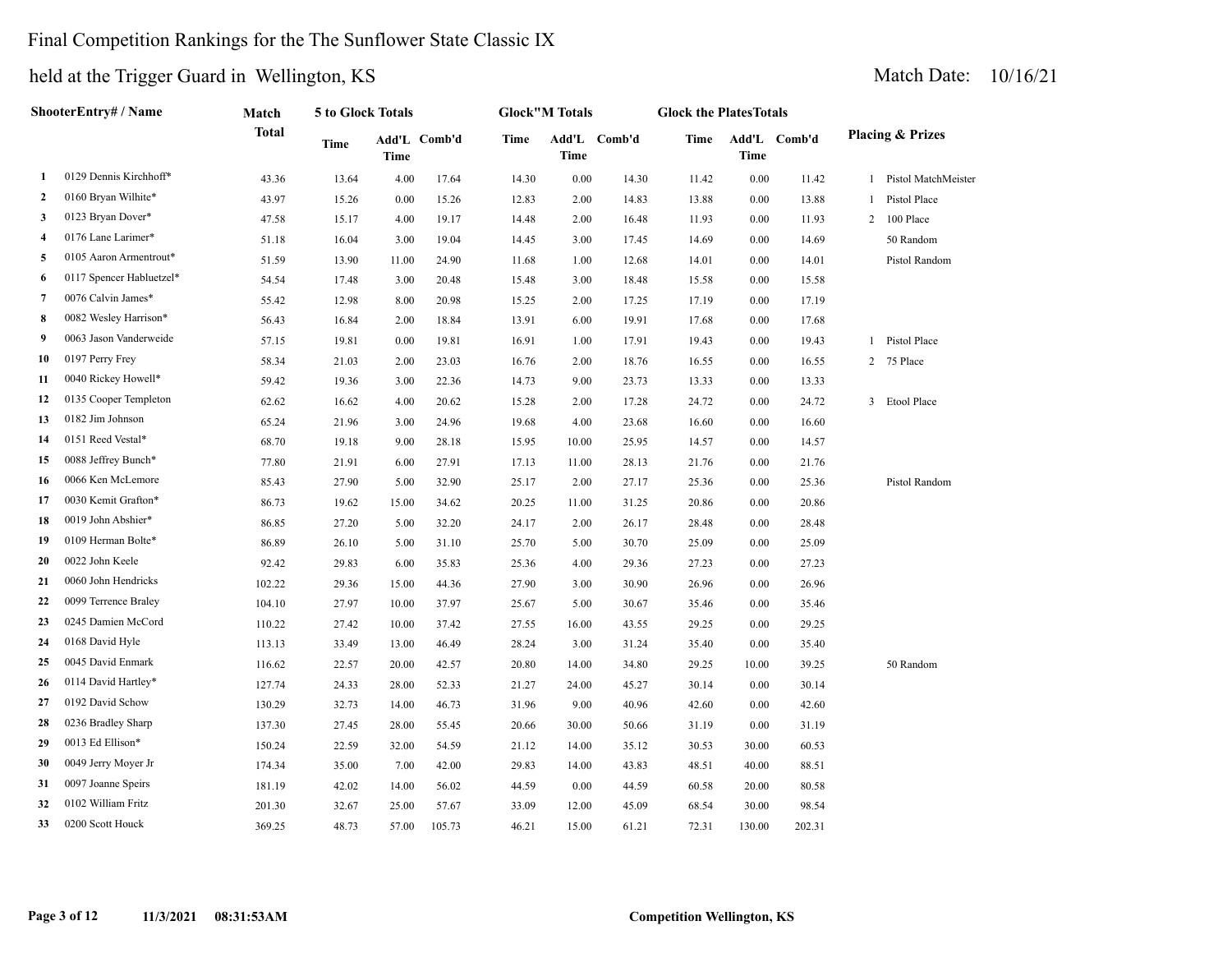## Final Guardian Rankings for the The Sunflower State Classic IX

|                         | ShooterEntry# / Name   | Match        | 5 to Glock Totals |       |              |       | <b>Glock</b> "M Totals |              | <b>Glock the PlatesTotals</b> |       |              |                             |                          |
|-------------------------|------------------------|--------------|-------------------|-------|--------------|-------|------------------------|--------------|-------------------------------|-------|--------------|-----------------------------|--------------------------|
|                         |                        | <b>Total</b> | Time              | Time  | Add'L Comb'd | Time  | Time                   | Add'L Comb'd | Time                          | Time  | Add'L Comb'd | <b>Placing &amp; Prizes</b> | <b>Categories</b>        |
|                         | 0196 Perry Frey        | 62.40        | 20.03             | 2.00  | 22.03        | 15.40 | 5.00                   | 20.40        | 19.97                         | 0.00  | 19.97        | Pistol Place                |                          |
|                         | 0062 Jason Vanderweide | 66.33        | 20.88             | 7.00  | 27.88        | 18.70 | 4.00                   | 22.70        | 15.75                         | 0.00  | 15.75        | 2 75 Place                  |                          |
| 3                       | 0171 Bryan Houck       | 87.93        | 28.57             | 4.00  | 32.57        | 27.40 | 3.00                   | 30.40        | 24.96                         | 0.00  | 24.96        | 3 Etool Place               |                          |
|                         | 0001 Rod Oldridge      | 90.11        | 22.49             | 12.00 | 34.49        | 20.57 | 11.00                  | 31.57        | 24.05                         | 0.00  | 24.05        | 75 Super Senior             | Super Senior             |
| $\overline{\mathbf{4}}$ |                        | 90.11        | 22.49             | 12.00 | 34.49        | 20.57 | 11.00                  | 31.57        | 24.05                         | 0.00  | 24.05        | 50 Random                   | Super Senior             |
| 5                       | 0035 Don Long          | 109.64       | 20.39             | 32.00 | 52.39        | 21.21 | 14.00                  | 35.21        | 22.04                         | 0.00  | 22.04        |                             |                          |
| 6                       | 0020 John Keele        | 110.10       | 30.24             | 22.00 | 52.24        | 24.41 | 3.00                   | 27.41        | 30.45                         | 0.00  | 30.45        |                             | Super Senior             |
|                         | 0098 Terrence Braley   | 114.54       | 29.67             | 14.00 | 43.67        | 24.94 | 5.00                   | 29.94        | 40.93                         | 0.00  | 40.93        |                             |                          |
| 8                       | 0234 Larry King        | 117.90       | 25.94             | 26.00 | 51.94        | 18.53 | 12.00                  | 30.53        | 25.43                         | 10.00 | 35.43        |                             |                          |
| 9                       | 0166 David Hyle        | 130.77       | 34.01             | 8.00  | 42.01        | 30.44 | 26.00                  | 56.44        | 32.32                         | 0.00  | 32.32        |                             |                          |
| 10                      | 0219 Bill Williams     | 139.06       | 31.15             | 24.00 | 55.15        | 34.07 | 10.00                  | 44.07        | 39.84                         | 0.00  | 39.84        |                             |                          |
| 11                      | 0072 Duane Thompson    | 160.95       | 28.85             | 6.00  | 34.85        | 26.68 | 12.00                  | 38.68        | 47.42                         | 40.00 | 87.42        | 75 Challenged               | Challenged, Super Senior |
| 11                      |                        | 160.95       | 28.85             | 6.00  | 34.85        | 26.68 | 12.00                  | 38.68        | 47.42                         | 40.00 | 87.42        | 50 Random                   | Challenged, Super Senior |
| 12                      | 0142 Jordan Douglas    | 163.76       | 44.93             | 19.00 | 63.93        | 29.38 | 26.00                  | 55.38        | 34.45                         | 10.00 | 44.45        |                             |                          |
| 13                      | 0165 Harry Williams    | 166.23       | 27.49             | 24.00 | 51.49        | 28.95 | 34.00                  | 62.95        | 51.79                         | 0.00  | 51.79        |                             | Super Senior             |
| 14                      | 0093 Adam Strader      | 171.68       | 30.51             | 21.00 | 51.51        | 23.81 | 5.00                   | 28.81        | 41.36                         | 50.00 | 91.36        |                             |                          |
| 15                      | 0180 James Baney       | 200.70       | 32.65             | 56.00 | 88.65        | 29.21 | 23.00                  | 52.21        | 59.84                         | 0.00  | 59.84        |                             |                          |
| 16                      | 0172 Scott Houck       | 309.48       | 33.61             | 64.00 | 97.61        | 40.00 | 39.00                  | 79.00        | 52.87                         | 80.00 | 132.87       |                             |                          |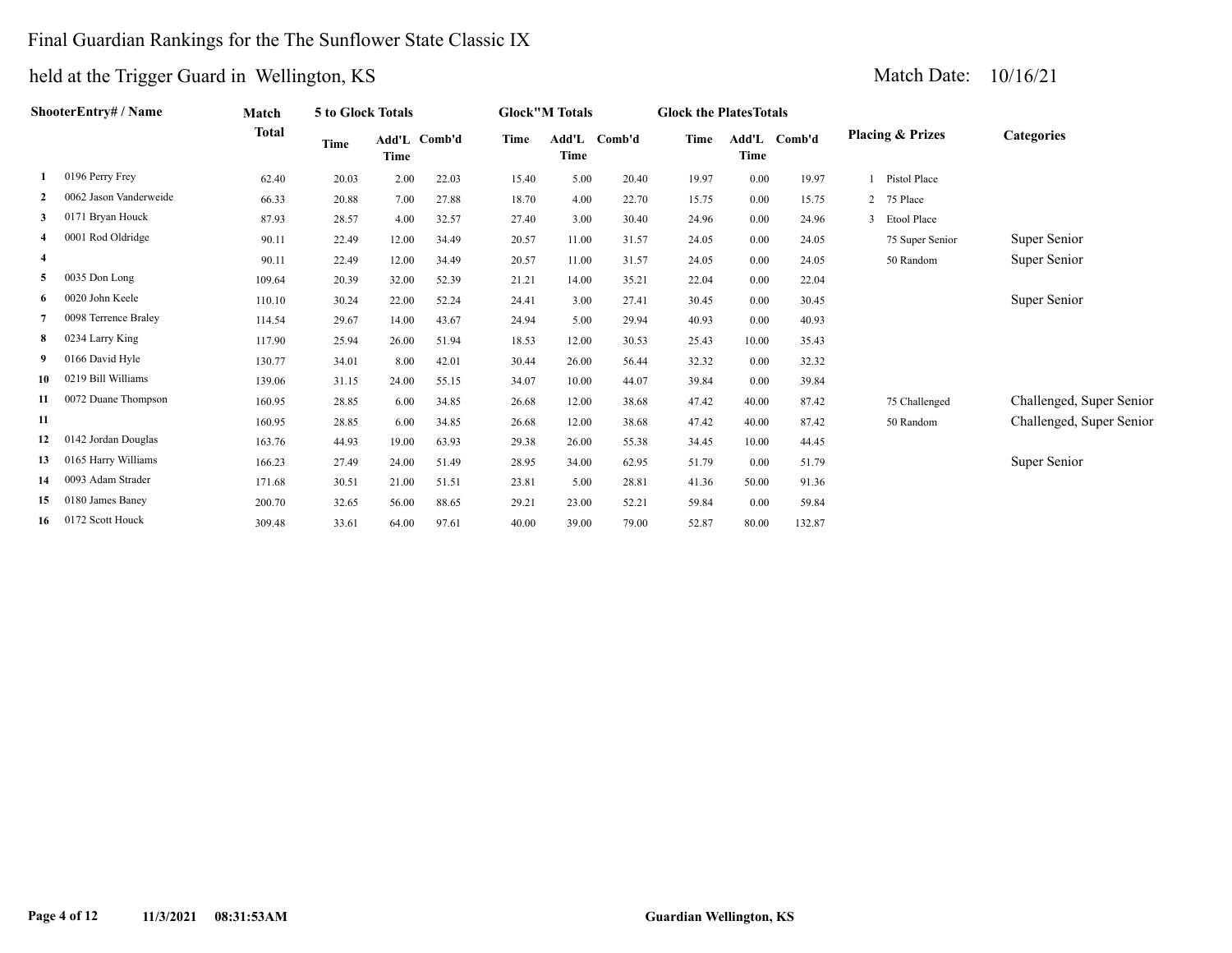## Final Heavy Metal Rankings for the The Sunflower State Classic IX

|                | <b>ShooterEntry# / Name</b> | Match        | 5 to Glock Totals |             |              |       | <b>Glock</b> "M Totals |              | <b>Glock the PlatesTotals</b> |             |              |                             |
|----------------|-----------------------------|--------------|-------------------|-------------|--------------|-------|------------------------|--------------|-------------------------------|-------------|--------------|-----------------------------|
|                |                             | <b>Total</b> | <b>Time</b>       | <b>Time</b> | Add'L Comb'd | Time  | <b>Time</b>            | Add'L Comb'd | Time                          | <b>Time</b> | Add'L Comb'd | <b>Placing &amp; Prizes</b> |
| 1              | 0163 Bryan Wilhite*         | 45.85        | 15.36             | 3.00        | 18.36        | 13.00 | 1.00                   | 14.00        | 13.49                         | 0.00        | 13.49        | 2 100 Place                 |
| 2              | 0126 Bryan Dover*           | 46.14        | 15.44             | 2.00        | 17.44        | 14.66 | 2.00                   | 16.66        | 12.04                         | 0.00        | 12.04        |                             |
| 3              | 0085 Wesley Harrison*       | 54.18        | 17.32             | 2.00        | 19.32        | 15.79 | 0.00                   | 15.79        | 19.07                         | 0.00        | 19.07        | 1 Pistol Place              |
| 4              | 0132 Dennis Kirchhoff*      | 55.55        | 16.75             | 6.00        | 22.75        | 15.74 | 2.00                   | 17.74        | 15.06                         | 0.00        | 15.06        |                             |
| 5              | 0120 Spencer Habluetzel*    | 56.87        | 18.05             | 6.00        | 24.05        | 15.09 | 2.00                   | 17.09        | 15.73                         | 0.00        | 15.73        |                             |
| 6              | 0064 Jason Vanderweide      | 57.11        | 20.65             | 1.00        | 21.65        | 18.39 | 2.00                   | 20.39        | 15.07                         | 0.00        | 15.07        | 1 100 Place                 |
| $\overline{7}$ | 0016 Ed Ellison*            | 72.39        | 22.67             | 7.00        | 29.67        | 19.94 | 4.00                   | 23.94        | 18.78                         | 0.00        | 18.78        |                             |
| 8              | 0157 James Green*           | 75.48        | 26.66             | 6.00        | 32.66        | 22.36 | 1.00                   | 23.36        | 19.46                         | 0.00        | 19.46        |                             |
| 9              | 0154 Reed Vestal*           | 76.80        | 20.56             | 4.00        | 24.56        | 18.07 | 17.00                  | 35.07        | 17.17                         | 0.00        | 17.17        |                             |
| 10             | 0043 Rickey Howell*         | 77.25        | 21.33             | 12.00       | 33.33        | 18.52 | 12.00                  | 30.52        | 13.40                         | 0.00        | 13.40        |                             |
| 11             | 0033 Kemit Grafton*         | 78.98        | 21.60             | 3.00        | 24.60        | 22.94 | 7.00                   | 29.94        | 24.44                         | 0.00        | 24.44        |                             |
| 12             | 0198 Perry Frey             | 79.74        | 18.59             | 13.00       | 31.59        | 17.99 | 7.00                   | 24.99        | 23.16                         | 0.00        | 23.16        | 2 Etool Place               |
| 13             | 0079 Calvin James*          | 81.36        | 16.46             | 19.00       | 35.46        | 19.02 | 3.00                   | 22.02        | 23.88                         | 0.00        | 23.88        |                             |
| 14             | 0146 Gerard Hansen*         | 82.21        | 19.32             | 8.00        | 27.32        | 20.84 | 7.00                   | 27.84        | 27.05                         | $0.00\,$    | 27.05        |                             |
| 15             | 0209 Aaron Armentrout*      | 85.98        | 17.97             | 16.00       | 33.97        | 16.55 | 19.00                  | 35.55        | 16.46                         | 0.00        | 16.46        |                             |
| 16             | 0068 Ken McLemore           | 90.17        | 30.21             | 4.00        | 34.21        | 26.56 | 3.00                   | 29.56        | 26.40                         | 0.00        | 26.40        | 3 Knife Place               |
| 17             | 0053 James Stack*           | 94.27        | 26.64             | 11.00       | 37.64        | 23.92 | 2.00                   | 25.92        | 30.71                         | 0.00        | 30.71        |                             |
| 18             | 0201 Bryan Houck            | 102.83       | 36.30             | 6.00        | 42.30        | 28.47 | 5.00                   | 33.47        | 27.06                         | 0.00        | 27.06        |                             |
| 19             | 0138 Cooper Templeton       | 104.00       | 18.89             | 29.00       | 47.89        | 16.48 | 14.00                  | 30.48        | 25.63                         | 0.00        | 25.63        |                             |
| 20             | 0223 Ralph Mitten*          | 106.47       | 27.40             | 16.00       | 43.40        | 29.15 | 7.00                   | 36.15        | 26.92                         | 0.00        | 26.92        |                             |
| 21             | 0216 Richard Uht            | 114.20       | 18.52             | 20.00       | 38.52        | 19.97 | 24.00                  | 43.97        | 31.71                         | 0.00        | 31.71        |                             |
| 22             | 0095 Adam Strader           | 119.33       | 32.22             | 18.00       | 50.22        | 26.33 | 11.00                  | 37.33        | 31.78                         | 0.00        | 31.78        |                             |
| 23             | 0056 Ron Brubaker           | 131.36       | 27.39             | 27.00       | 54.39        | 21.66 | 12.00                  | 33.66        | 33.31                         | 10.00       | 43.31        |                             |
| 24             | 0024 Sam Keele              | 142.15       | 37.43             | 28.00       | 65.43        | 29.72 | 13.00                  | 42.72        | 34.00                         | 0.00        | 34.00        | 2 year membership renew     |
| 25             | 0229 David Schow            | 143.56       | 35.22             | 22.00       | 57.22        | 32.24 | 2.00                   | 34.24        | 32.10                         | 20.00       | 52.10        |                             |
| 26             | 0091 Jeffrey Bunch*         | 150.20       | 23.03             | 8.00        | 31.03        | 19.19 | 7.00                   | 26.19        | 52.98                         | 40.00       | 92.98        |                             |
| 27             | 0170 David Hyle             | 162.20       | 37.64             | 37.00       | 74.64        | 36.32 | 5.00                   | 41.32        | 46.24                         | 0.00        | 46.24        |                             |
| 28             | 0238 Austin Crane           | 174.45       | 17.89             | 66.00       | 83.89        | 19.51 | 27.00                  | 46.51        | 34.05                         | 10.00       | 44.05        |                             |
|                |                             |              |                   |             |              |       |                        |              |                               |             |              |                             |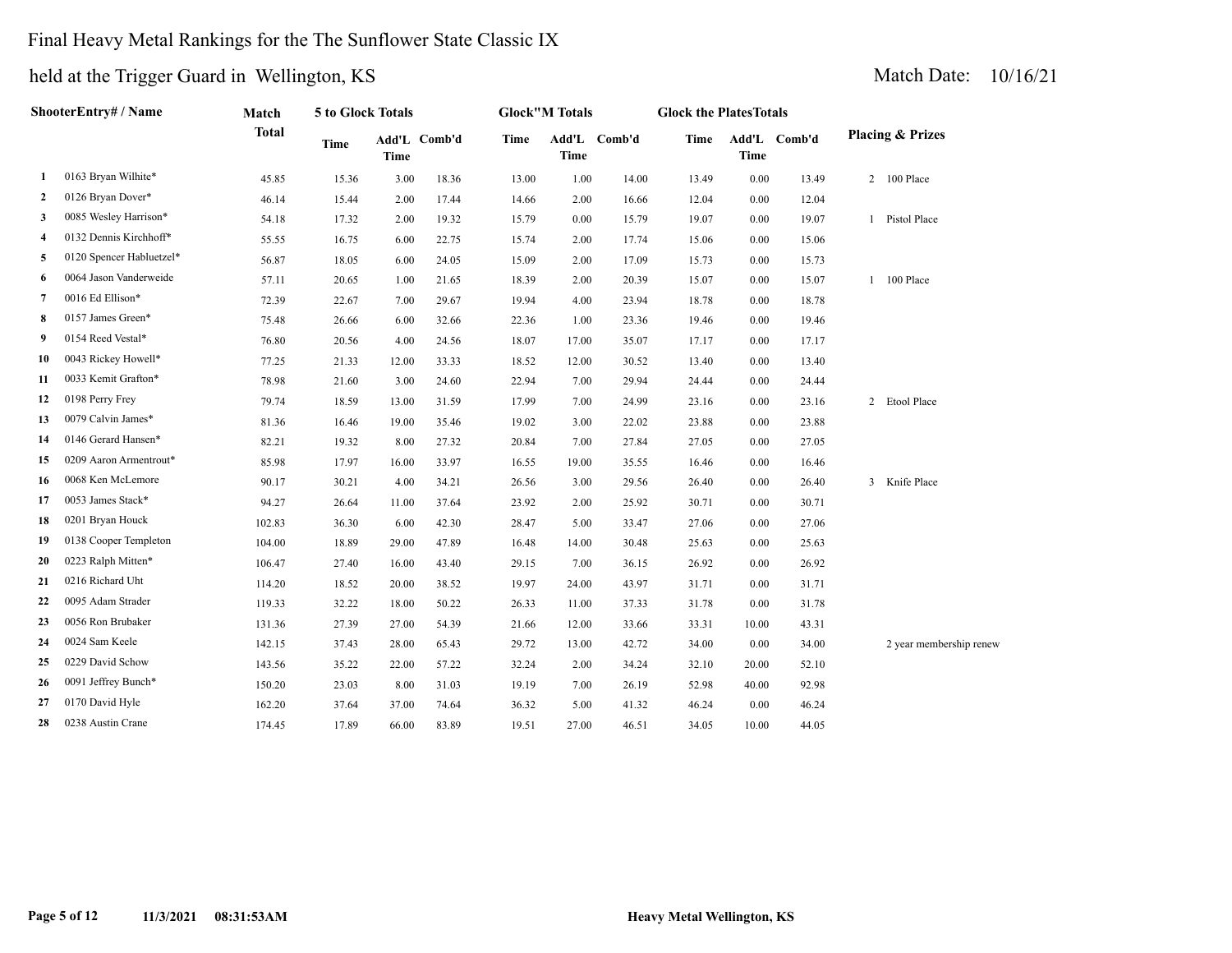## Final Major Sub Rankings for the The Sunflower State Classic IX

|    | ShooterEntry# / Name     | Match        | 5 to Glock Totals |                      |        |       | <b>Glock"M Totals</b> |              | <b>Glock the PlatesTotals</b> |       |              |   |                             |
|----|--------------------------|--------------|-------------------|----------------------|--------|-------|-----------------------|--------------|-------------------------------|-------|--------------|---|-----------------------------|
|    |                          | <b>Total</b> | <b>Time</b>       | Add'L<br><b>Time</b> | Comb'd | Time  | Time                  | Add'L Comb'd | Time                          | Time  | Add'L Comb'd |   | <b>Placing &amp; Prizes</b> |
| 1  | 0128 Dennis Kirchhoff*   | 41.61        | 10.52             | 5.00                 | 15.52  | 11.54 | 0.00                  | 11.54        | 14.55                         | 0.00  | 14.55        |   | 2 100 Place                 |
| 2  | 0116 Spencer Habluetzel* | 45.15        | 9.28              | 5.00                 | 14.28  | 8.37  | 4.00                  | 12.37        | 18.50                         | 0.00  | 18.50        |   | Pistol Place                |
| 3  | 0081 Wesley Harrison*    | 48.98        | 11.78             | 5.00                 | 16.78  | 8.34  | 8.00                  | 16.34        | 15.86                         | 0.00  | 15.86        |   | 3 75 Place                  |
| 4  | 0159 Bryan Wilhite*      | 50.02        | 10.95             | 1.00                 | 11.95  | 10.20 | 1.00                  | 11.20        | 16.87                         | 10.00 | 26.87        |   |                             |
| 5  | 0075 Calvin James*       | 50.53        | 12.12             | 4.00                 | 16.12  | 14.53 | 0.00                  | 14.53        | 19.88                         | 0.00  | 19.88        |   |                             |
| 6  | 0156 James Green*        | 53.68        | 16.47             | 4.00                 | 20.47  | 13.12 | 0.00                  | 13.12        | 20.09                         | 0.00  | 20.09        |   |                             |
| 7  | 0012 Ed Ellison*         | 61.07        | 14.84             | 6.00                 | 20.84  | 14.09 | 0.00                  | 14.09        | 26.14                         | 0.00  | 26.14        |   |                             |
| 8  | 0122 Bryan Dover*        | 61.94        | 9.89              | 7.00                 | 16.89  | 9.36  | 1.00                  | 10.36        | 14.69                         | 20.00 | 34.69        |   |                             |
| 9  | 0208 Aaron Armentrout*   | 66.22        | 10.44             | 9.00                 | 19.44  | 9.90  | 10.00                 | 19.90        | 16.88                         | 10.00 | 26.88        |   |                             |
| 10 | 0145 Gerard Hansen*      | 66.58        | 13.68             | 3.00                 | 16.68  | 13.98 | 0.00                  | 13.98        | 25.92                         | 10.00 | 35.92        |   |                             |
| 11 | 0052 James Stack*        | 67.29        | 17.82             | 3.00                 | 20.82  | 17.47 | 0.00                  | 17.47        | 29.00                         | 0.00  | 29.00        |   |                             |
| 12 | 0018 John Abshier*       | 69.18        | 15.26             | 1.00                 | 16.26  | 18.29 | 1.00                  | 19.29        | 33.63                         | 0.00  | 33.63        |   |                             |
| 13 | 0039 Rickey Howell*      | 72.88        | 13.88             | 3.00                 | 16.88  | 12.73 | 0.00                  | 12.73        | 23.27                         | 20.00 | 43.27        |   |                             |
| 14 | 0222 Ralph Mitten*       | 74.33        | 15.68             | 7.00                 | 22.68  | 17.76 | 1.00                  | 18.76        | 32.89                         | 0.00  | 32.89        |   |                             |
| 15 | 0029 Kemit Grafton*      | 79.00        | 16.48             | 5.00                 | 21.48  | 17.47 | 3.00                  | 20.47        | 27.05                         | 10.00 | 37.05        |   |                             |
| 16 | 0087 Jeffrey Bunch*      | 84.80        | 13.83             | 0.00                 | 13.83  | 12.62 | 2.00                  | 14.62        | 36.35                         | 20.00 | 56.35        |   |                             |
| 17 | 0037 Don Long            | 85.48        | 15.35             | 10.00                | 25.35  | 16.94 | 6.00                  | 22.94        | 27.19                         | 10.00 | 37.19        |   | 100 Place                   |
| 18 | 0113 David Hartley*      | 89.69        | 15.70             | 12.00                | 27.70  | 17.67 | 2.00                  | 19.67        | 32.32                         | 10.00 | 42.32        |   |                             |
| 19 | 0150 Reed Vestal*        | 98.17        | 12.73             | 3.00                 | 15.73  | 12.02 | 0.00                  | 12.02        | 20.42                         | 50.00 | 70.42        |   |                             |
| 20 | 0191 David Schow         | 102.24       | 17.22             | 4.00                 | 21.22  | 21.14 | 8.00                  | 29.14        | 31.88                         | 20.00 | 51.88        |   | 2 Etool Place               |
| 21 | 0026 David Vinson        | 103.08       | 14.92             | 5.00                 | 19.92  | 16.13 | 7.00                  | 23.13        | 30.03                         | 30.00 | 60.03        | 3 | Knife Place                 |
| 22 | 0179 Andrew Hartley*     | 119.26       | 13.51             | 9.00                 | 22.51  | 11.94 | 15.00                 | 26.94        | 29.81                         | 40.00 | 69.81        |   |                             |
| 23 | 0239 Jamie Meyer*        | 128.67       | 19.21             | 2.00                 | 21.21  | 16.92 | 14.00                 | 30.92        | 36.54                         | 40.00 | 76.54        |   |                             |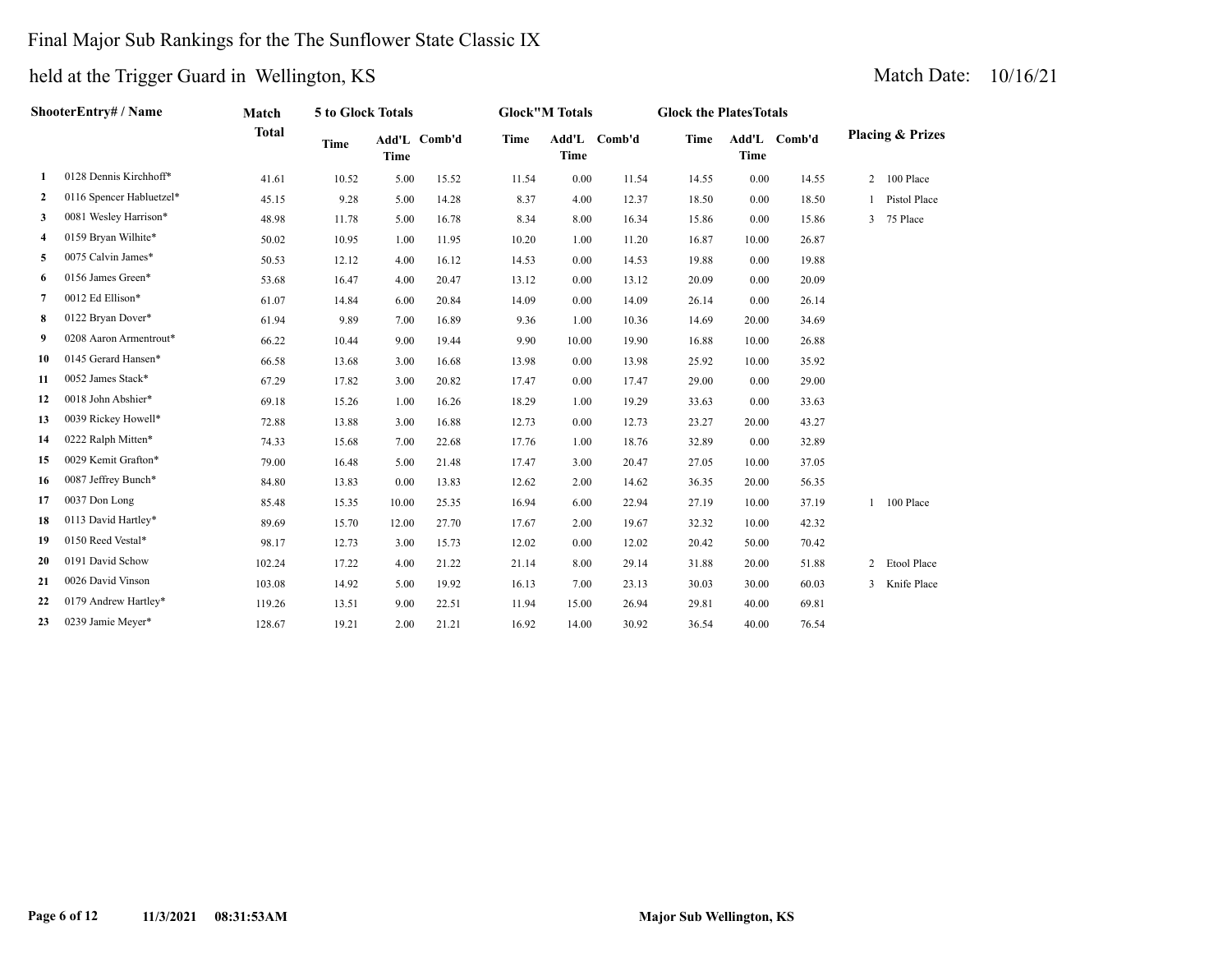## Final Master Stock Rankings for the The Sunflower State Classic IX

held at the Trigger Guard in Wellington, KS Match Date: 10/16/21

| ShooterEntry# / Name |                          | Match        | 5 to Glock Totals |             |              | <b>Glock</b> "M Totals |             |              | <b>Glock the PlatesTotals</b> |             |              |                             |  |
|----------------------|--------------------------|--------------|-------------------|-------------|--------------|------------------------|-------------|--------------|-------------------------------|-------------|--------------|-----------------------------|--|
|                      |                          | <b>Total</b> | <b>Time</b>       | <b>Time</b> | Add'L Comb'd | <b>Time</b>            | <b>Time</b> | Add'L Comb'd | Time                          | <b>Time</b> | Add'L Comb'd | <b>Placing &amp; Prizes</b> |  |
| -1                   | 0131 Dennis Kirchhoff*   | 44.34        | 14.05             | 1.00        | 15.05        | 13.73                  | 1.00        | 14.73        | 14.56                         | 0.00        | 14.56        | 2 100 Place                 |  |
| 2                    | 0125 Bryan Dover*        | 50.09        | 14.86             | 6.00        | 20.86        | 14.34                  | 3.00        | 17.34        | 11.89                         | 0.00        | 11.89        | Pistol Place                |  |
| 3                    | 0162 Bryan Wilhite*      | 50.83        | 13.15             | 5.00        | 18.15        | 13.30                  | 5.00        | 18.30        | 14.38                         | 0.00        | 14.38        | 75 Place<br>3               |  |
| 4                    | 0078 Calvin James*       | 50.91        | 13.67             | 6.00        | 19.67        | 15.42                  | 2.00        | 17.42        | 13.82                         | 0.00        | 13.82        | 2 year membership renew     |  |
| 5                    | 0084 Wesley Harrison*    | 52.43        | 17.52             | 5.00        | 22.52        | 14.92                  | 2.00        | 16.92        | 12.99                         | 0.00        | 12.99        |                             |  |
| 6                    | 0178 Lane Larimer*       | 53.19        | 16.55             | 3.00        | 19.55        | 14.75                  | 3.00        | 17.75        | 15.89                         | 0.00        | 15.89        |                             |  |
| 7                    | 0221 Andrew Yoder*       | 53.88        | 15.32             | 0.00        | 15.32        | 16.22                  | 0.00        | 16.22        | 22.34                         | 0.00        | 22.34        |                             |  |
| 8                    | 0119 Spencer Habluetzel* | 55.77        | 15.78             | 8.00        | 23.78        | 14.10                  | 3.00        | 17.10        | 14.89                         | 0.00        | 14.89        |                             |  |
| 9                    | 0107 Aaron Armentrout*   | 59.00        | 13.67             | 5.00        | 18.67        | 13.70                  | 7.00        | 20.70        | 19.63                         | 0.00        | 19.63        |                             |  |
| 10                   | 0153 Reed Vestal*        | 61.34        | 18.86             | 5.00        | 23.86        | 16.39                  | 5.00        | 21.39        | 16.09                         | 0.00        | 16.09        |                             |  |
| 11                   | 0174 Jared Cripe*        | 61.47        | 19.17             | 7.00        | 26.17        | 15.99                  | 4.00        | 19.99        | 15.31                         | 0.00        | 15.31        |                             |  |
| 12                   | 0005 Max Wiesner*        | 64.13        | 23.95             | 1.00        | 24.95        | 20.75                  | 2.00        | 22.75        | 16.43                         | 0.00        | 16.43        |                             |  |
| 13                   | 0042 Rickey Howell*      | 65.54        | 20.14             | 10.00       | 30.14        | 15.24                  | 3.00        | 18.24        | 17.16                         | 0.00        | 17.16        | 50 Random                   |  |
| 14                   | 0144 Mike Yoder*         | 69.61        | 16.47             | 5.00        | 21.47        | 17.61                  | 11.00       | 28.61        | 19.53                         | 0.00        | 19.53        |                             |  |
| 15                   | 0058 Wayne Leatherberry* | 74.22        | 19.87             | 10.00       | 29.87        | 20.39                  | 2.00        | 22.39        | 21.96                         | 0.00        | 21.96        |                             |  |
| 16                   | 0090 Jeffrey Bunch*      | 76.93        | 20.94             | 12.00       | 32.94        | 17.83                  | 6.00        | 23.83        | 20.16                         | 0.00        | 20.16        |                             |  |
| 17                   | 0137 Cooper Templeton    | 78.92        | 15.69             | 19.00       | 34.69        | 14.51                  | 7.00        | 21.51        | 22.72                         | 0.00        | 22.72        | 2 year membership renew     |  |
| 18                   | 0141 Jamie Meyer*        | 87.54        | 24.23             | 12.00       | 36.23        | 21.36                  | 8.00        | 29.36        | 21.95                         | 0.00        | 21.95        |                             |  |
| 19                   | 0032 Kemit Grafton*      | 92.00        | 21.66             | 15.00       | 36.66        | 21.01                  | 12.00       | 33.01        | 22.33                         | 0.00        | 22.33        |                             |  |
| 20                   | 0218 Dwight Ulmer*       | 128.57       | 20.80             | 24.00       | 44.80        | 18.78                  | 3.00        | 21.78        | 31.99                         | 30.00       | 61.99        | 2 year membership renew     |  |
| 21                   | 0228 David Schow         | 128.85       | 31.05             | 22.00       | 53.05        | 27.03                  | 7.00        | 34.03        | 41.77                         | 0.00        | 41.77        | Pistol Random               |  |
| 22                   | 0212 David Hyle          | 129.36       | 35.44             | 19.00       | 54.44        | 30.05                  | 15.00       | 45.05        | 29.87                         | 0.00        | 29.87        |                             |  |
| 23                   | 0015 Ed Ellison*         | 131.49       | 21.93             | 25.00       | 46.93        | 21.86                  | 20.00       | 41.86        | 32.70                         | 10.00       | 42.70        |                             |  |

 0230 Jason Kersey 160.31 26.27 26.00 52.27 23.16 31.00 54.16 43.88 10.00 53.88 0232 Andre Geiger 191.92 33.00 43.00 76.00 27.27 17.00 44.27 41.65 30.00 71.65 0231 Jeremy Kersey 233.80 25.17 44.00 69.17 26.46 38.00 64.46 40.17 60.00 100.17 0061 John Hendricks 267.37 27.73 76.00 103.73 26.98 29.00 55.98 47.66 60.00 107.66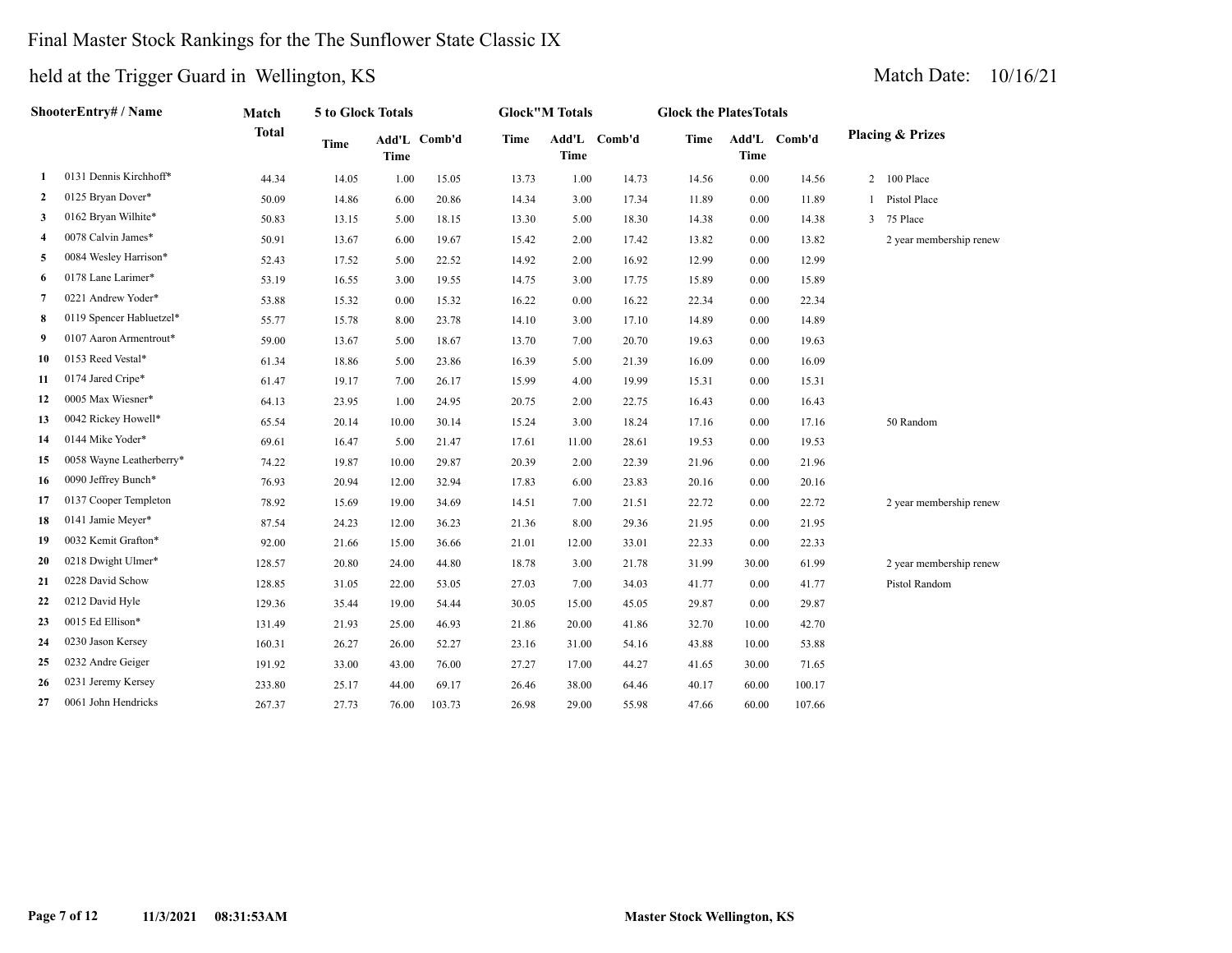## Final SubCompact Rankings for the The Sunflower State Classic IX

| ShooterEntry# / Name |                          | Match  | 5 to Glock Totals |             |              |       | <b>Glock"M Totals</b> |              |       | <b>Glock the PlatesTotals</b> |              |                             |                |
|----------------------|--------------------------|--------|-------------------|-------------|--------------|-------|-----------------------|--------------|-------|-------------------------------|--------------|-----------------------------|----------------|
|                      |                          | Total  | Time              | <b>Time</b> | Add'L Comb'd | Time  | Time                  | Add'L Comb'd | Time  | Time                          | Add'L Comb'd | <b>Placing &amp; Prizes</b> |                |
| 1                    | 0127 Dennis Kirchhoff*   | 44.62  | 14.42             | 2.00        | 16.42        | 14.72 | 2.00                  | 16.72        | 11.48 | 0.00                          | 11.48        | 2 100 Place                 |                |
| 2                    | 0158 Bryan Wilhite*      | 53.44  | 15.58             | 4.00        | 19.58        | 14.00 | 5.00                  | 19.00        | 14.86 | 0.00                          | 14.86        | 3 75 Place                  |                |
| 3                    | 0143 Mike Yoder*         | 54.47  | 17.27             | 4.00        | 21.27        | 16.33 | 1.00                  | 17.33        | 15.87 | 0.00                          | 15.87        |                             | 1 Pistol Place |
| 4                    | 0121 Bryan Dover*        | 55.39  | 14.97             | 10.00       | 24.97        | 13.35 | 4.00                  | 17.35        | 13.07 | 0.00                          | 13.07        |                             |                |
| 5                    | 0080 Wesley Harrison*    | 55.85  | 19.52             | 4.00        | 23.52        | 16.58 | 1.00                  | 17.58        | 14.75 | 0.00                          | 14.75        |                             |                |
| 6                    | 0115 Spencer Habluetzel* | 63.50  | 19.65             | 5.00        | 24.65        | 15.98 | 4.00                  | 19.98        | 18.87 | 0.00                          | 18.87        |                             |                |
| 7                    | 0149 Reed Vestal*        | 63.66  | 19.81             | 7.00        | 26.81        | 18.23 | 1.00                  | 19.23        | 17.62 | 0.00                          | 17.62        |                             |                |
| 8                    | 0155 James Green*        | 67.53  | 24.04             | 3.00        | 27.04        | 19.57 | 0.00                  | 19.57        | 20.92 | 0.00                          | 20.92        |                             |                |
| 9                    | 0074 Calvin James*       | 68.21  | 15.11             | 12.00       | 27.11        | 18.58 | 5.00                  | 23.58        | 17.52 | 0.00                          | 17.52        |                             | 50 Random      |
| 10                   | 0028 Kemit Grafton*      | 73.59  | 23.07             | 5.00        | 28.07        | 24.09 | 0.00                  | 24.09        | 21.43 | 0.00                          | 21.43        |                             |                |
| 11                   | 0051 James Stack*        | 83.33  | 23.86             | 2.00        | 25.86        | 23.78 | 5.00                  | 28.78        | 28.69 | 0.00                          | 28.69        |                             |                |
| 12                   | 0011 Ed Ellison*         | 83.54  | 23.23             | 9.00        | 32.23        | 19.75 | 4.00                  | 23.75        | 27.56 | 0.00                          | 27.56        |                             |                |
| 13                   | 0217 Dwight Ulmer*       | 84.59  | 23.53             | 11.00       | 34.53        | 17.89 | 12.00                 | 29.89        | 20.17 | 0.00                          | 20.17        |                             |                |
| 14                   | 0003 Max Wiesner*        | 84.66  | 29.05             | 6.00        | 35.05        | 26.57 | 3.00                  | 29.57        | 20.04 | 0.00                          | 20.04        |                             |                |
| 15                   | 0038 Rickey Howell*      | 85.94  | 21.80             | 16.00       | 37.80        | 17.08 | 11.00                 | 28.08        | 20.06 | 0.00                          | 20.06        |                             |                |
| 16                   | 0220 Andrew Yoder*       | 87.08  | 18.74             | 2.00        | 20.74        | 15.46 | 9.00                  | 24.46        | 21.88 | 20.00                         | 41.88        |                             |                |
| 17                   | 0017 John Abshier*       | 87.64  | 25.48             | 4.00        | 29.48        | 23.53 | 3.00                  | 26.53        | 31.63 | 0.00                          | 31.63        |                             |                |
| 18                   | 0036 Don Long            | 93.76  | 22.65             | 9.00        | 31.65        | 23.38 | 10.00                 | 33.38        | 28.73 | 0.00                          | 28.73        |                             | 1 Pistol Place |
| 19                   | 0021 John Keele          | 94.46  | 28.23             | 8.00        | 36.23        | 25.68 | 1.00                  | 26.68        | 31.55 | 0.00                          | 31.55        | 2 75 Place                  |                |
| 20                   | 0175 Andrew Hartley*     | 95.72  | 20.69             | 16.00       | 36.69        | 20.78 | 15.00                 | 35.78        | 23.25 | 0.00                          | 23.25        |                             |                |
| 21                   | 0241 Aaron Armentrout*   | 97.31  | 14.79             | 19.00       | 33.79        | 29.50 | 15.00                 | 44.50        | 19.02 | 0.00                          | 19.02        |                             |                |
| 22                   | 0002 Rod Oldridge        | 99.57  | 24.08             | 8.00        | 32.08        | 22.11 | 17.00                 | 39.11        | 28.38 | 0.00                          | 28.38        | 3 Etool Place               |                |
| 23                   | 0211 Jamie Meyer*        | 100.71 | 25.80             | 18.00       | 43.80        | 21.00 | 10.00                 | 31.00        | 25.91 | 0.00                          | 25.91        |                             |                |
| 24                   | 0206 Martha Grafton      | 101.85 | 33.54             | 4.00        | 37.54        | 35.78 | 3.00                  | 38.78        | 25.53 | 0.00                          | 25.53        |                             |                |
| 25                   | 0025 David Vinson        | 102.61 | 25.23             | 4.00        | 29.23        | 22.14 | 11.00                 | 33.14        | 30.24 | 10.00                         | 40.24        |                             |                |
| 26                   | 0111 Michael Olyphant    | 106.74 | 23.00             | 18.00       | 41.00        | 23.25 | 6.00                  | 29.25        | 36.49 | 0.00                          | 36.49        |                             |                |
| 27                   | 0148 Koleen Hansen       | 108.88 | 23.66             | 12.00       | 35.66        | 24.91 | 17.00                 | 41.91        | 31.31 | 0.00                          | 31.31        |                             |                |
| 28                   | 0244 Damien McCord       | 116.70 | 25.73             | 10.00       | 35.73        | 29.39 | 21.00                 | 50.39        | 30.58 | 0.00                          | 30.58        |                             |                |
| 29                   | 0134 Cooper Templeton    | 117.74 | 18.77             | 32.00       | 50.77        | 15.59 | 17.00                 | 32.59        | 34.38 | 0.00                          | 34.38        |                             |                |
| 30                   | 0086 Jeffrey Bunch*      | 121.34 | 20.11             | 7.00        | 27.11        | 19.64 | 2.00                  | 21.64        | 52.59 | 20.00                         | 72.59        |                             | 50 Random      |
| 31                   | 0167 David Hyle          | 139.35 | 35.63             | 11.00       | 46.63        | 31.48 | 20.00                 | 51.48        | 41.24 | 0.00                          | 41.24        |                             |                |
| 32                   | 0248 Caleb Self          | 144.96 | 23.89             | 32.00       | 55.89        | 22.43 | 20.00                 | 42.43        | 26.64 | 20.00                         | 46.64        |                             |                |
| 33                   | 0112 David Hartley*      | 153.80 | 23.78             | 50.00       | 73.78        | 21.85 | 15.00                 | 36.85        | 33.17 | 10.00                         | 43.17        |                             |                |
| 34                   | 0226 David Schow         | 164.53 | 32.75             | 19.00       | 51.75        | 28.57 | 13.00                 | 41.57        | 51.21 | 20.00                         | 71.21        |                             |                |
| 35                   | 0242 Larry King          | 169.84 | 23.92             | 27.00       | 50.92        | 22.39 | 16.00                 | 38.39        | 50.53 | 30.00                         | 80.53        |                             |                |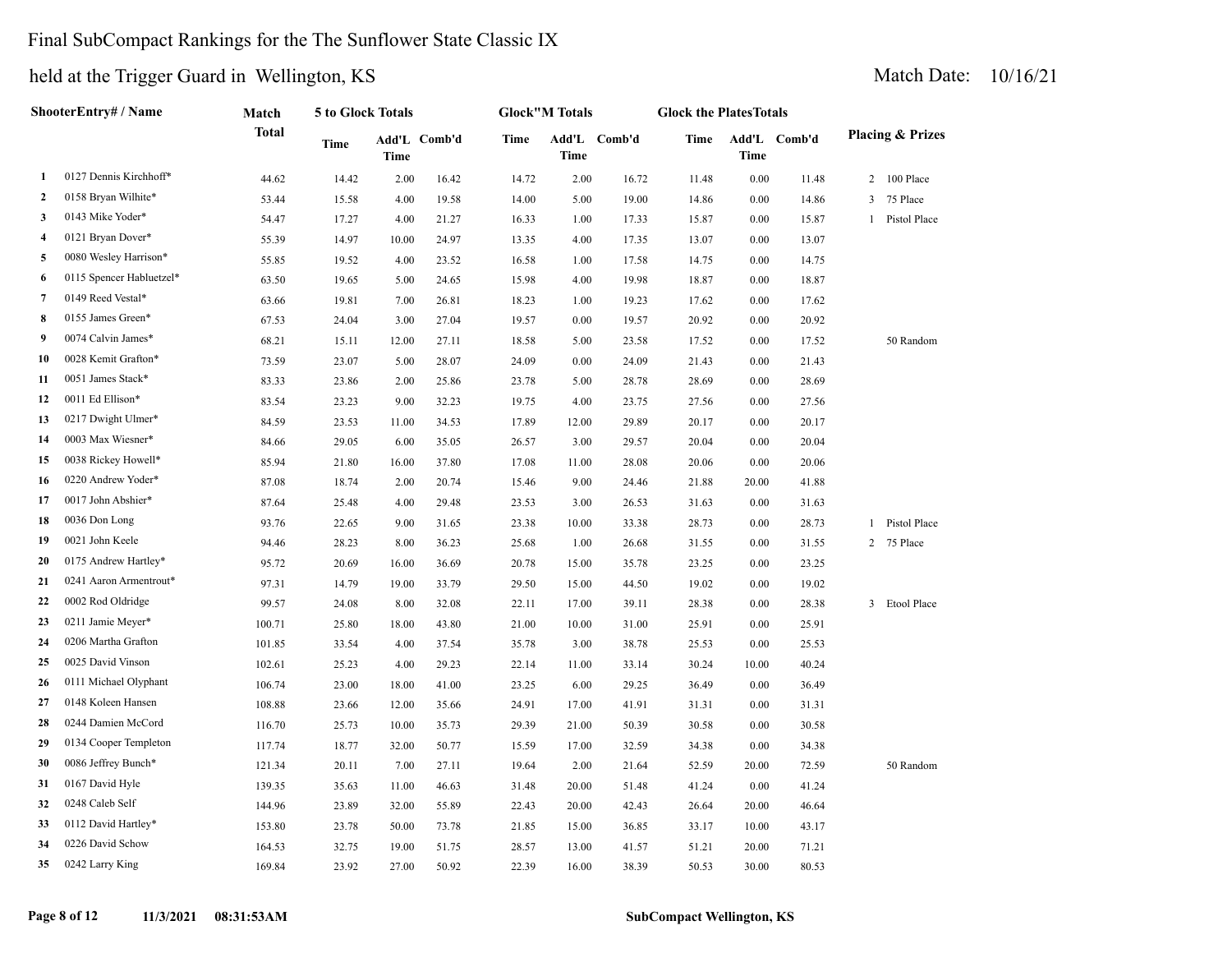| <b>ShooterEntry#/Name</b> |                          | Match        | 5 to Glock Totals |       |              | <b>Glock"M Totals</b> |               |        | <b>Glock the Plates Totals</b> |               |        |                             |
|---------------------------|--------------------------|--------------|-------------------|-------|--------------|-----------------------|---------------|--------|--------------------------------|---------------|--------|-----------------------------|
|                           |                          | <b>Total</b> | Time              | Time  | Add'L Comb'd | Time                  | Add'L<br>Time | Comb'd | Time                           | Add'L<br>Time | Comb'd | <b>Placing &amp; Prizes</b> |
| 36                        | 0240 Samantha Armentrout | 172.75       | 38.50             | 21.00 | 59.50        | 33.57                 | 14.00         | 47.57  | 65.68                          | 0.00          | 65.68  |                             |
| 37                        | 0247 Jordan Douglas      | 185.80       | 35.84             | 24.00 | 59.84        | 20.80                 | 25.00         | 45.80  | 40.16                          | 40.00         | 80.16  |                             |
| 38                        | 0246 Kevin Dodds         | 319.72       | 29.35             | 84.00 | 113.35       | 36.55                 | 33.00         | 69.55  | 56.82                          | 80.00         | 136.82 |                             |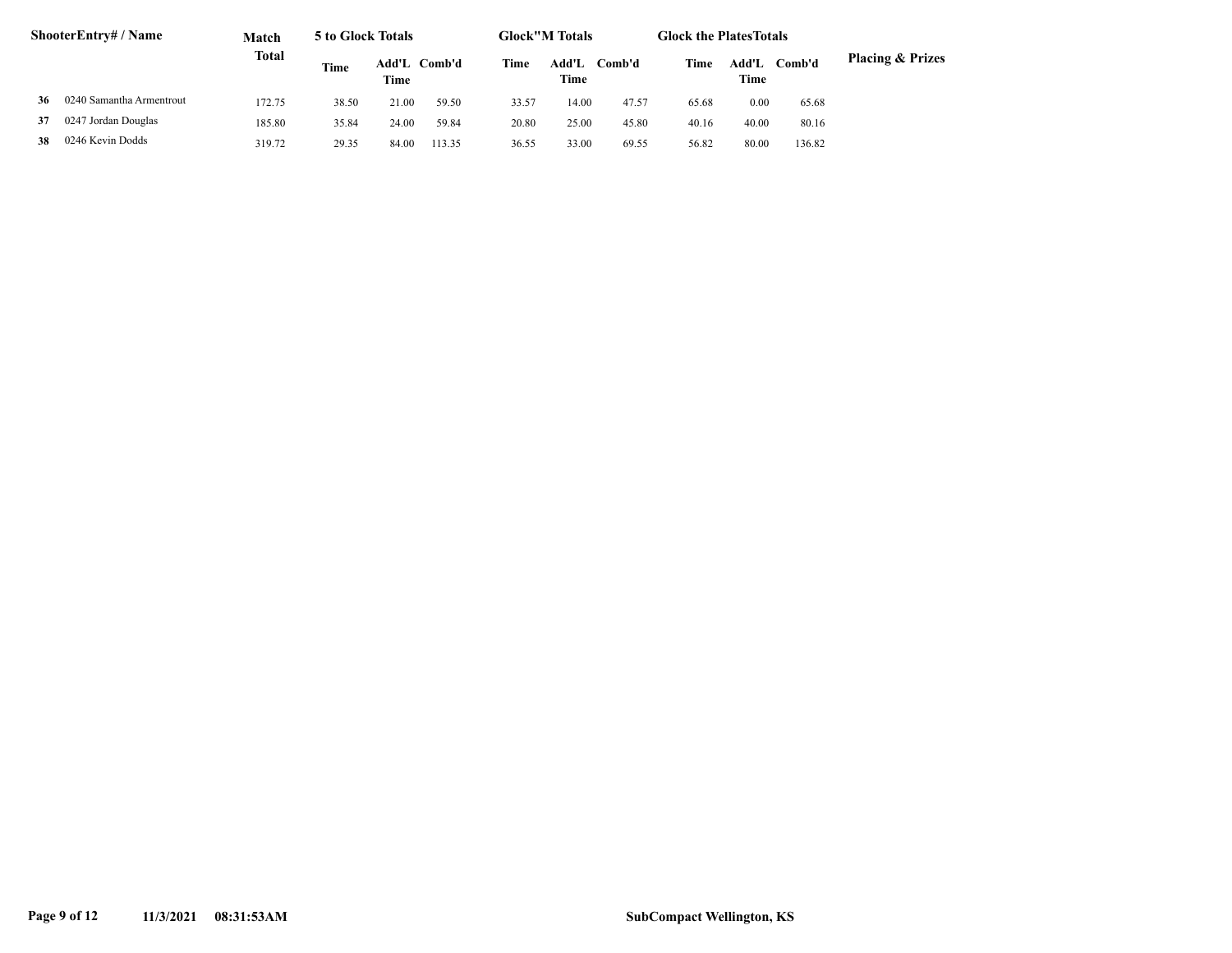## Final Unlimited Rankings for the The Sunflower State Classic IX

| held at the Trigger Guard in Wellington, KS | 10/16/21<br>Match Date: |                              |                         |                                |                             |
|---------------------------------------------|-------------------------|------------------------------|-------------------------|--------------------------------|-----------------------------|
| <b>ShooterEntry#/Name</b>                   | Match                   | 5 to Glock Totals            | <b>Glock"M Totals</b>   | <b>Glock the Plates Totals</b> |                             |
|                                             | Total                   | Add'L Comb'd<br>Time<br>---- | Add'L<br>Comb'd<br>Time | Comb'd<br>Add'L<br>Time        | <b>Placing &amp; Prizes</b> |

|                  |                          |        | .     | <b>Time</b> |       |       | <b>Time</b> |       |       | <b>Time</b> |        |               |
|------------------|--------------------------|--------|-------|-------------|-------|-------|-------------|-------|-------|-------------|--------|---------------|
| 1                | 0124 Bryan Dover*        | 41.82  | 14.35 | 2.00        | 16.35 | 12.91 | 1.00        | 13.91 | 11.56 | 0.00        | 11.56  | 2 100 Place   |
| $\boldsymbol{2}$ | 0177 Lane Larimer*       | 45.40  | 14.24 | 2.00        | 16.24 | 13.04 | 3.00        | 16.04 | 13.12 | 0.00        | 13.12  | Pistol Place  |
| 3                | 0161 Bryan Wilhite*      | 46.12  | 13.49 | 10.00       | 23.49 | 13.09 | 0.00        | 13.09 | 9.54  | 0.00        | 9.54   |               |
| 4                | 0130 Dennis Kirchhoff*   | 50.02  | 15.50 | 1.00        | 16.50 | 14.46 | 4.00        | 18.46 | 15.06 | 0.00        | 15.06  |               |
| 5                | 0041 Rickey Howell*      | 50.27  | 18.95 | 1.00        | 19.95 | 15.46 | 1.00        | 16.46 | 13.86 | 0.00        | 13.86  |               |
| 6                | 0152 Reed Vestal*        | 51.25  | 18.14 | 2.00        | 20.14 | 16.84 | 1.00        | 17.84 | 13.27 | 0.00        | 13.27  |               |
| 7                | 0083 Wesley Harrison*    | 53.73  | 18.32 | 0.00        | 18.32 | 15.63 | 3.00        | 18.63 | 16.78 | 0.00        | 16.78  |               |
| 8                | 0173 Jared Cripe*        | 54.34  | 19.57 | 0.00        | 19.57 | 16.90 | 2.00        | 18.90 | 15.87 | 0.00        | 15.87  |               |
| 9                | 0118 Spencer Habluetzel* | 55.63  | 16.17 | 6.00        | 22.17 | 16.90 | 1.00        | 17.90 | 15.56 | 0.00        | 15.56  |               |
| 10               | 0077 Calvin James*       | 58.38  | 19.14 | 1.00        | 20.14 | 15.77 | 8.00        | 23.77 | 14.47 | 0.00        | 14.47  |               |
| 11               | 0106 Aaron Armentrout*   | 60.33  | 12.72 | 18.00       | 30.72 | 12.33 | 4.00        | 16.33 | 13.28 | 0.00        | 13.28  |               |
| 12               | 0136 Cooper Templeton    | 60.76  | 18.46 | 6.00        | 24.46 | 14.68 | 2.00        | 16.68 | 19.62 | 0.00        | 19.62  | 1 100 Place   |
| 13               | 0140 Jamie Meyer*        | 64.19  | 15.79 | 0.00        | 15.79 | 18.90 | 9.00        | 27.90 | 20.50 | 0.00        | 20.50  |               |
| 14               | 0092 Skyler Vinyard      | 66.19  | 23.07 | 1.00        | 24.07 | 23.06 | 1.00        | 24.06 | 18.06 | 0.00        | 18.06  | 2 Etool Place |
| 15               | 0057 Wayne Leatherberry* | 67.16  | 19.63 | 3.00        | 22.63 | 24.88 | 0.00        | 24.88 | 19.65 | 0.00        | 19.65  |               |
| 16               | 0089 Jeffrey Bunch*      | 68.44  | 19.85 | 6.00        | 25.85 | 19.16 | 5.00        | 24.16 | 18.43 | 0.00        | 18.43  |               |
| 17               | 0004 Max Wiesner*        | 69.38  | 25.47 | 0.00        | 25.47 | 26.33 | 1.00        | 27.33 | 16.58 | 0.00        | 16.58  |               |
| 18               | 0225 Jess Smith          | 70.36  | 24.00 | 1.00        | 25.00 | 23.81 | 1.00        | 24.81 | 20.55 | 0.00        | 20.55  | 3 Knife Place |
| 19               | 0235 Larry King          | 71.57  | 23.98 | 3.00        | 26.98 | 22.18 | 4.00        | 26.18 | 18.41 | 0.00        | 18.41  |               |
| 20               | 0014 Ed Ellison*         | 75.20  | 20.63 | 9.00        | 29.63 | 19.86 | 6.00        | 25.86 | 19.71 | 0.00        | 19.71  |               |
| 21               | 0067 Ken McLemore        | 76.25  | 26.18 | 4.00        | 30.18 | 23.88 | 1.00        | 24.88 | 21.19 | 0.00        | 21.19  |               |
| 22               | 0031 Kemit Grafton*      | 79.46  | 21.29 | 6.00        | 27.29 | 19.47 | 7.00        | 26.47 | 25.70 | 0.00        | 25.70  | 50 Random     |
| 23               | 0094 Adam Strader        | 81.47  | 32.18 | 0.00        | 32.18 | 25.14 | 1.00        | 26.14 | 23.15 | 0.00        | 23.15  |               |
| 24               | 0100 Terrence Braley     | 104.67 | 31.06 | 12.00       | 43.06 | 26.91 | 6.00        | 32.91 | 28.70 | 0.00        | 28.70  |               |
| 25               | 0237 Bradley Sharp       | 104.96 | 25.21 | 16.00       | 41.21 | 23.62 | 12.00       | 35.62 | 28.13 | 0.00        | 28.13  |               |
| 26               | 0055 Ron Brubaker        | 105.84 | 21.23 | 15.00       | 36.23 | 19.88 | 19.00       | 38.88 | 30.73 | 0.00        | 30.73  |               |
| 27               | 0195 Jerry Ogburn        | 107.28 | 27.55 | 17.00       | 44.55 | 27.70 | 11.00       | 38.70 | 24.03 | 0.00        | 24.03  |               |
| 28               | 0046 David Enmark        | 116.06 | 22.08 | 18.00       | 40.08 | 18.77 | 28.00       | 46.77 | 29.21 | 0.00        | 29.21  |               |
| 29               | 0050 Jerry Moyer Jr      | 118.06 | 36.71 | 10.00       | 46.71 | 30.29 | 6.00        | 36.29 | 35.06 | 0.00        | 35.06  |               |
| 30               | 0169 David Hyle          | 176.89 | 34.70 | 27.00       | 61.70 | 31.93 | 18.00       | 49.93 | 45.26 | 20.00       | 65.26  |               |
| 31               | 0227 David Schow         | 218.73 | 30.90 | 31.00       | 61.90 | 27.79 | 22.00       | 49.79 | 57.04 | 50.00       | 107.04 |               |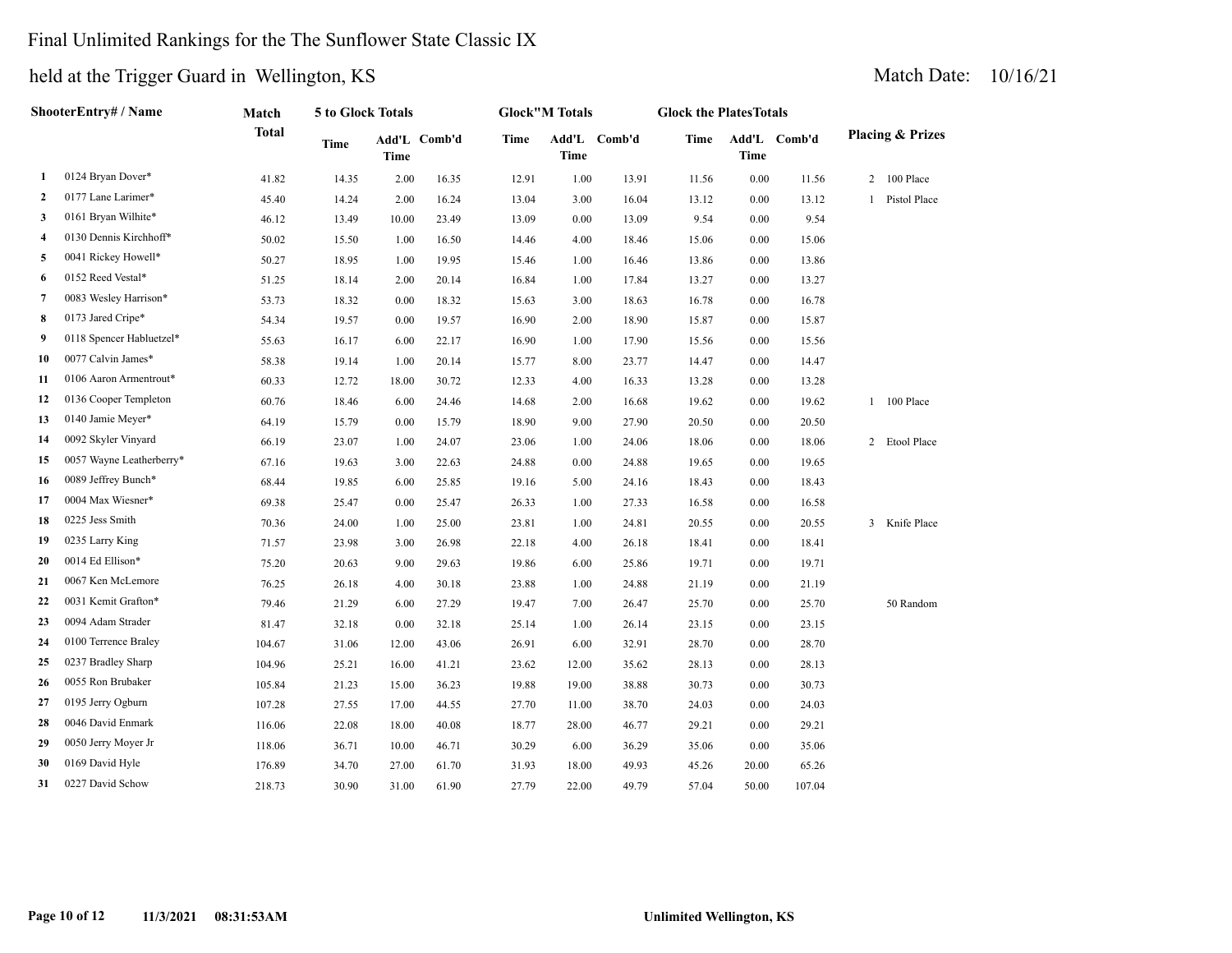#### **Final Team Rankings for the The Sunflower State Classic IX**

| шя |  |        |
|----|--|--------|
|    |  | ı<br>1 |

| $\cdots$            |              |                  |                                                        |  |
|---------------------|--------------|------------------|--------------------------------------------------------|--|
| <b>Standing</b>     | <b>Score</b> | <b>Team Name</b> | <b>Team Members</b>                                    |  |
|                     | 529.42       | Team 405         | Jerry Moyer Jr, Martha Grafton, Samantha Armentrout    |  |
|                     | 543.37       | Team Reno        | Ron Brubaker, Levi Blumanhourst, John Hendricks        |  |
|                     | 603.50       | The Gun Garage   | Jane Bolte, Justin Smith, Michael Olyphant             |  |
| <b>Master Stock</b> |              |                  |                                                        |  |
| <b>Standing</b>     | <b>Score</b> | <b>Team Name</b> | <b>Team Members</b>                                    |  |
|                     | 180.31       | Team No Clue     | Rickey Howell*, Spencer Habluetzel*, Aaron Armentrout* |  |